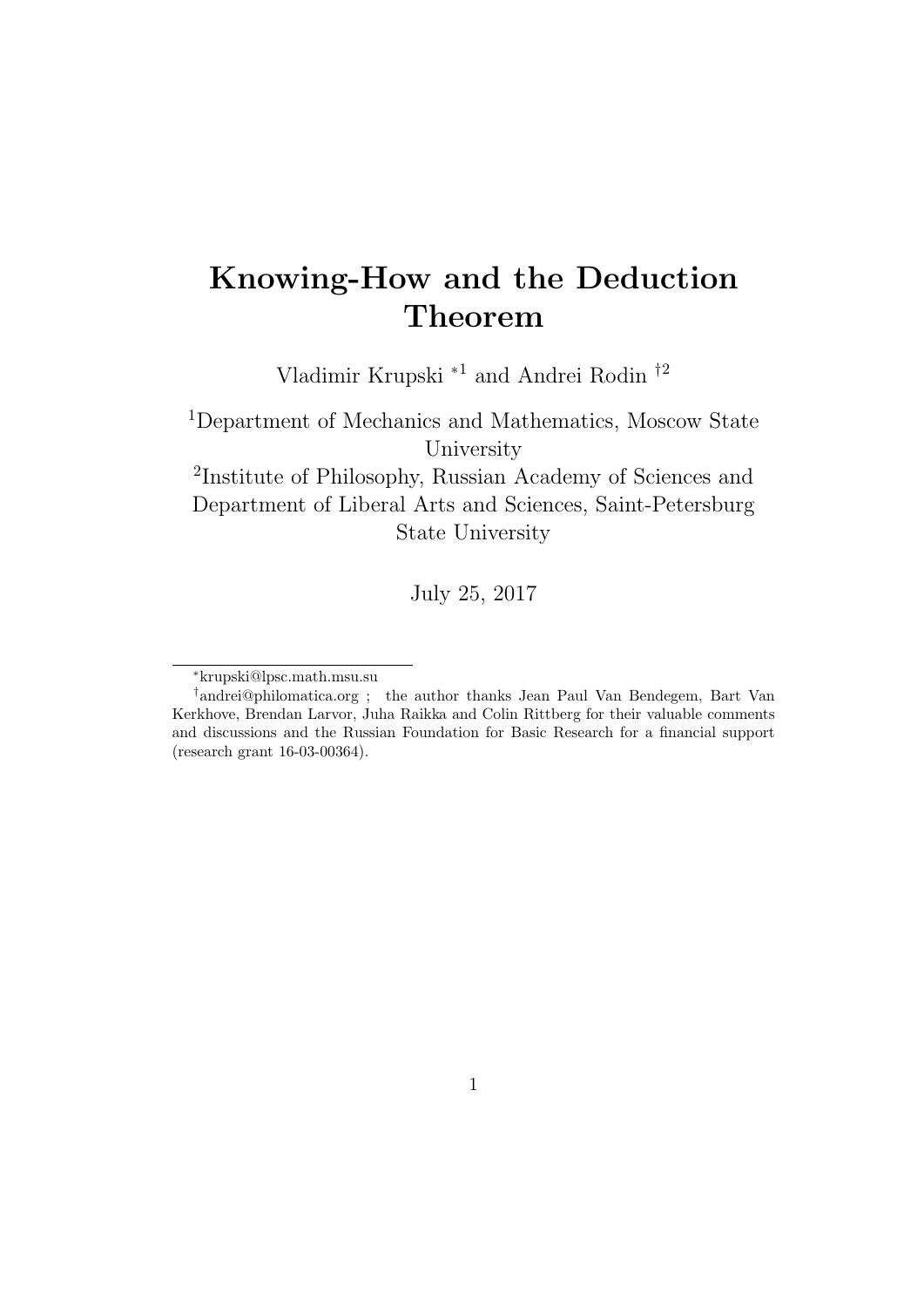#### Abstract:

In his seminal address delivered in 1945 to the Royal Society Gilbert Ryle considers a special case of knowing-how, viz., knowing how to reason according to logical rules. He argues that knowing how to use logical rules is not an instance of propositional knowledge. We evaluate this argument in the context of two different types of formal systems capable to represent knowledge and support logical reasoning: Hilbert-style systems, which mainly rely on axioms, and Gentzen-style systems, which mainly rely on rules. We build a canonical syntactic translation between classes of such systems and demonstrate the crucial role of Deduction Theorem in this construction. We show how the standard model-theoretic conception of logical consequence supports a reduction of knowing-how to knowing-that but argue that such a reduction is untenable because this conception of consequence is not appropriate in epistemological contexts. Finally we extend our analysis to the case of extra-logical knowledge-how and discuss a number of open questions, which concern translations between knowledge-how and knowledge-that in this more general semantic setting.

Keywords: Knowledge-How Anti-Intellectualism Axiomatic Styles Deduction Property Carroll's Paradox Proof-theoretic Semantics

## Table of Contents:

|   | 1 Knowing-How without Anti-Intellectualism               |                                                                                         |                |  |
|---|----------------------------------------------------------|-----------------------------------------------------------------------------------------|----------------|--|
|   |                                                          | Intellectualism and Anti-Intellectualism                                                | $\overline{4}$ |  |
|   | 1.2                                                      |                                                                                         | $\overline{4}$ |  |
|   |                                                          | Two Styles of Axiomatic Thought                                                         | 6              |  |
|   | 2.1                                                      |                                                                                         | -7             |  |
|   | 2.2                                                      |                                                                                         | 7              |  |
|   | 2.3                                                      |                                                                                         | - 9            |  |
|   | 2.4                                                      | Two Axiomatic Styles and the Debate on Knowing-How and                                  |                |  |
|   |                                                          | Knowing-That $\ldots \ldots \ldots \ldots \ldots \ldots \ldots \ldots \ldots \ldots 10$ |                |  |
| 3 | Translation between the two axiomatic Styles and the De- |                                                                                         |                |  |
|   |                                                          | duction Theorem                                                                         | 11             |  |
|   | 3.1                                                      |                                                                                         |                |  |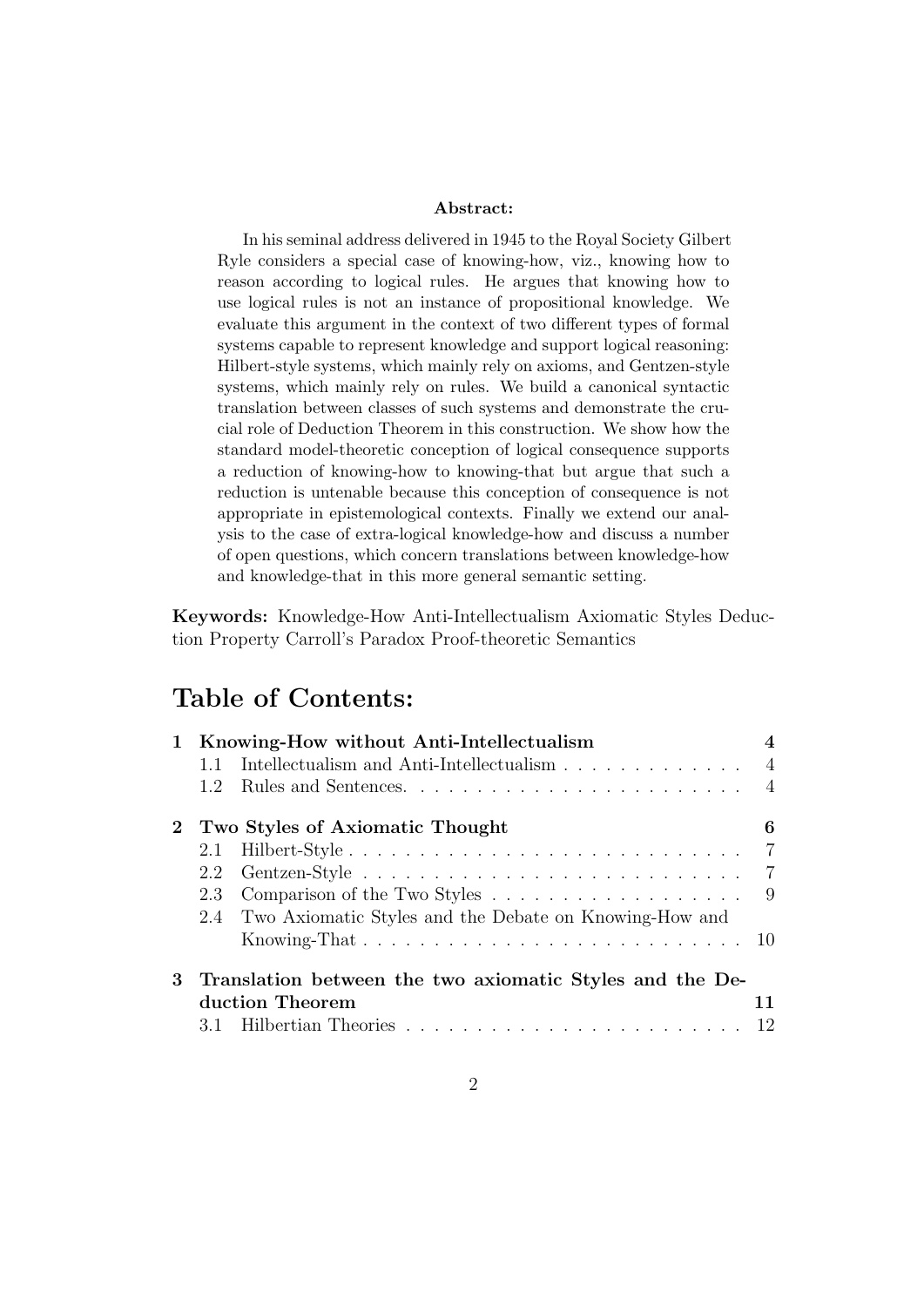|    | $3.2^{\circ}$                        |                                                                              |    |  |
|----|--------------------------------------|------------------------------------------------------------------------------|----|--|
|    | 3.3                                  | Translating between the Two Styles $\ldots \ldots \ldots \ldots \ldots 13$   |    |  |
|    | 3.4                                  |                                                                              |    |  |
|    |                                      | 4 An Attempted Reduction of Knowing-How to Knowing-That 15                   |    |  |
|    | 4.1                                  |                                                                              |    |  |
|    | 4.2                                  | Logical Consequence and Logical Inference $\dots \dots \dots \dots \dots$ 17 |    |  |
| 5. |                                      | <b>Constructive Theories</b>                                                 | 19 |  |
|    | 5.1                                  | Constructive Deduction Theorem 20                                            |    |  |
|    | 5.2                                  |                                                                              |    |  |
|    |                                      |                                                                              |    |  |
| 6  | Conclusion                           |                                                                              |    |  |
|    | Appendix: Direct Proof of Theorem 13 |                                                                              |    |  |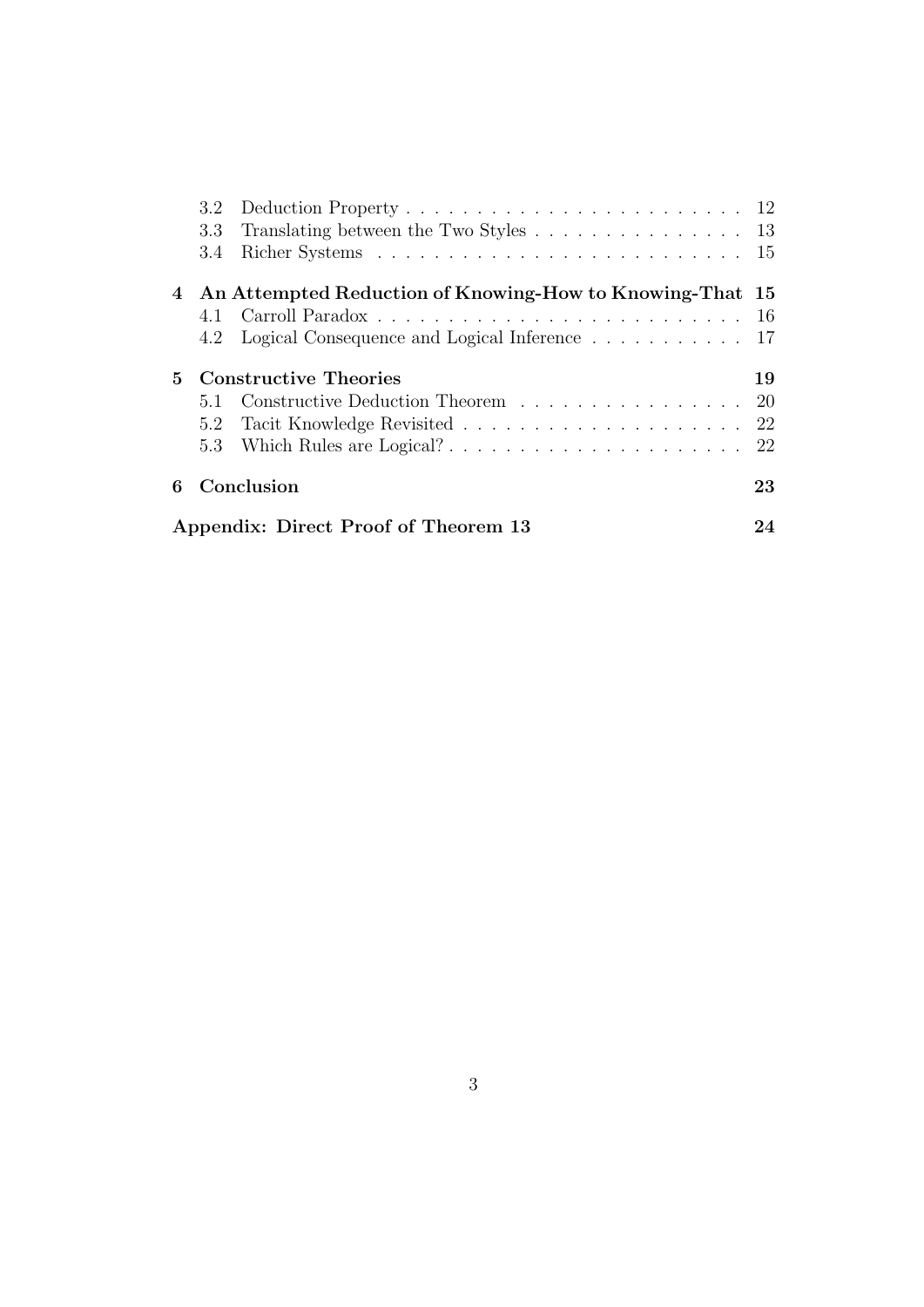## 1 Knowing-How without Anti-Intellectualism

#### 1.1 Intellectualism and Anti-Intellectualism

In November 1945 Gilbert Ryle gave his Presidential Address to the Aristotelian Society [24], which produced a wide epistemological debate about the concept of knowledge-how. This continuing debate [3] has been recently summarized in the following words:

There are two main camps in the debate about the constituent concepts of knowledge-how. One camp, intellectualism, argues that knowledge-how involves propositional knowledge [...], whereas the competing camp argues that knowledge-how does not involve propositional knowledge - a view called anti- intellectualism. According to anti-intellectualists, whereas propositional knowledge is a certain type of belief, knowledge-how consists in abilities, skills, or dispositions [...]. [9, p. 2930]

Even if the titles of intellectualism and anti-intellectualism are often used in this debate as mere labels pointing to certain accounts of propositional and non-propositional knowledge, the choice of these words is not arbitrary. Ryle calls the "intellectualist legend" an epistemological thesis that all knowledge is knowledge-that, i.e., a knowledge of certain proposition or class of propositions. He argues that this view of knowledge leaves aside a sort of knowledge needed for various actions such as riding a bicycle or making logical inferences (more on this last example below), i.e., knowledge-how. Ryle's use of word "intellectualist" has a clear pejorative connotation: intellectualists are people who know a lot but are incapable to undertake an action.

#### 1.2 Rules and Sentences.

As we shall now argue this Ryle's terminological decision is not simply unfortunate but reflects a genuine conceptual confusion, which continues to affect the epistemological debate on knowing-how up to the present.

One issue, which is central in this debate, is the distinction between knowing a proposition and knowing how to act. Another issue, which is widely discussed as a part of the same debate, is the distinction between tacit and explicit knowledge. The popular example of knowing how to ride a bicycle instantiates both these features: it is a knowledge-how and it is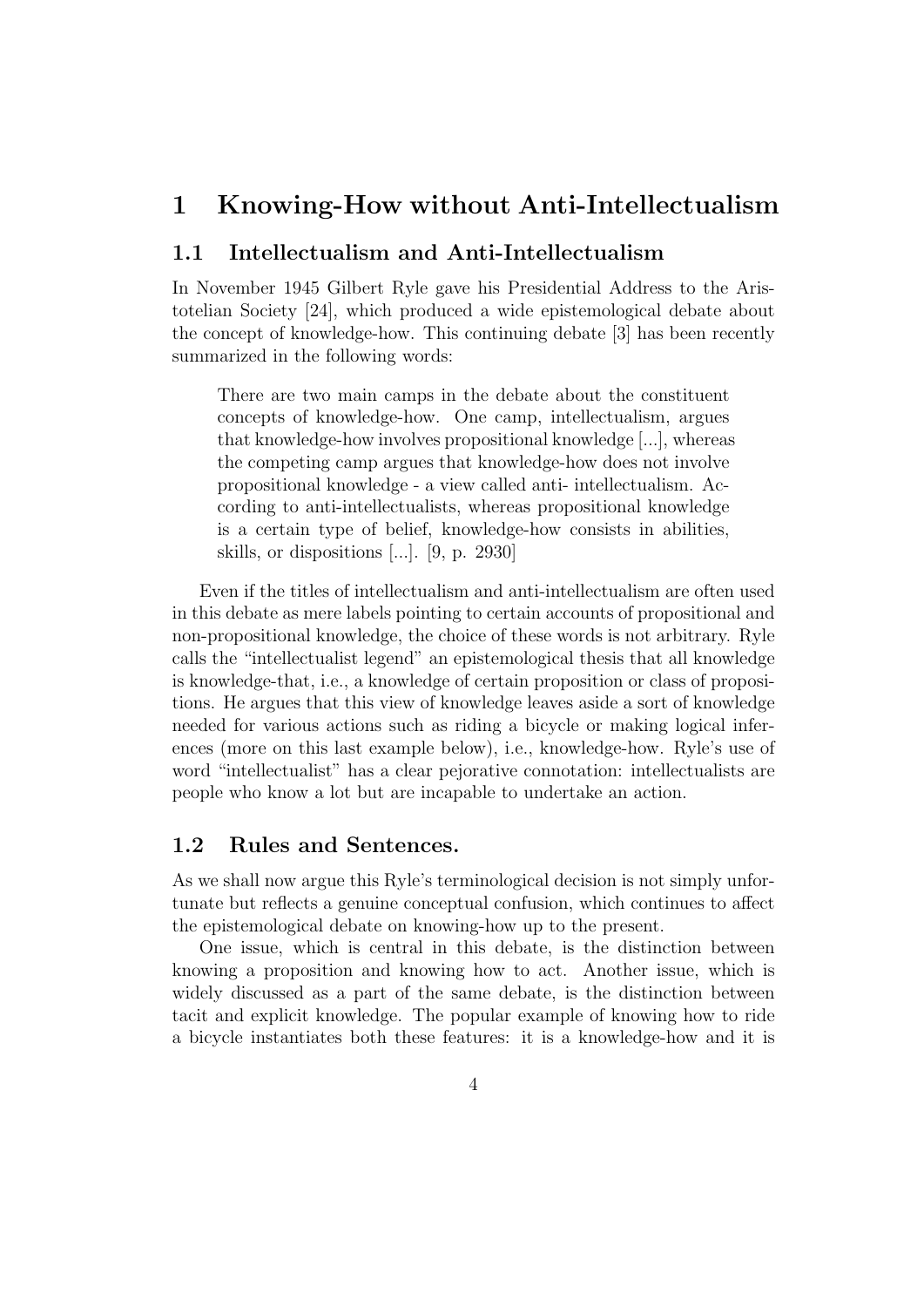tacit because even an experienced rider usually cannot explain in words how she rides a bicycle and cannot transfer this knowledge to another person by linguistic means. Nevertheless it is wrong, we claim, to generalize upon this and similar examples of tacit knowing-how. The two aforementioned distinctions should be analyzed separately. The idea behind the term "antiintellectualism" according to which the knowledge-how, generally, has an intrinsic tacit character (unless it is represented in a propositional form) is misleading. To see this consider another example of knowing-how that Ryle uses in the same paper, viz., the case of one's knowing how to reason logically. Ryle introduces this example via the following imaginary dialogue:

[T]he intelligent reasoner is knowing rules of inference whenever he reasons intelligently'. Yes, of course he is, but knowing such a rule is not a case of knowing an extra fact or truth ; it is knowing how to move from acknowledging some facts to acknowledging others. Knowing a rule of inference is not possessing a bit of extra information but being able to perform an intelligent operation. Knowing a rule is knowing how. (The emphasis is added by the authors.) [24, p. 7].

Just like a proposition a rule of logical inference allows for an explicit linguistic expression — either in a natural language in the form of imperative sentence or in a symbolic logical calculi in the form of syntactic rule. A competent reasoner who makes an inference according to certain rule R (say, the rule of modus ponens), and is aware about this fact, instantiates a case of explicit knowing-how. Rule R expressed linguistically or symbolically represents one's knowledge of how to act according to this rule in the same sense in which a sentence may represent one's knowledge of the proposition that this sentence expresses. Clearly, logic is not the only domain where explicit rules play a role. Explicit rules are abundant in games, social and political life, technology and in many other domains. Representation of knowledge-how in the form of rules and instructions is a way of making this knowledge explicit. Learning how to act according to linguistically expressed formal rules and instructions is, at least partly, an intellectual activity. This is why, in our view, the title of "anti-intellectualism", which refers to the allegedly tacit character of knowledge-how, is not an appropriate name for the view according to which knowledge-how is epistemically significant and not reducible to propositional knowledge.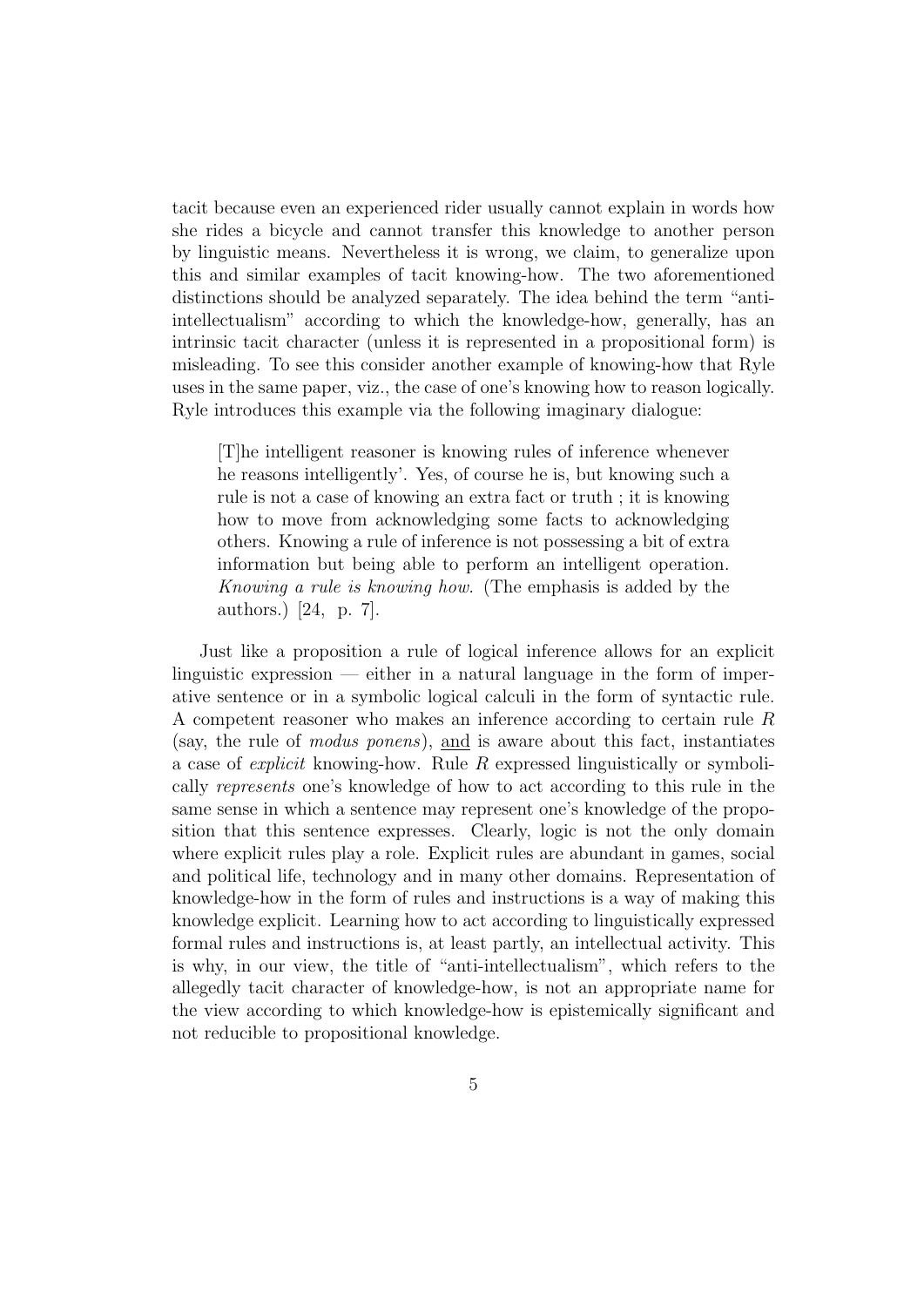It is generally agreed that knowing a proposition involves such a propositional attitude as belief. What sort of attitude or relation an epistemic agent needs to hold to a given rule in order to qualify as a competent knower of this rule? One the one hand "[a] silly pupil may know by heart a great number of logicians' formulae without being good at arguing." [24, p. 7]. It is clear that knowing a rule by hart doesn't imply its knowledge  $-$  just like knowing a sentence by hart doesn't imply knowledge. One's understanding of a rule and willingness to implement it doesn't imply one's knowledge of this rule in Ryle's intended sense either. On the other hand, "[t]he sharp pupil may argue well who has never heard of formal logic." (ibid.) just like a bird may fly well without knowing aeromechanics. In this latter case, which Ryle qualifies as a proper instance of knowledge-how, the relation between a rule and a knower doesn't involve the knower's awareness (or at least linguistic awareness) of the rule. If such a relation between the rule and the agent also counts as the agent's knowledge of the rule (which is controversial), such sort of knowledge-how should be distinguished from one, which requires that the agent is aware of the rule and implements it intentionally.

Thus the answer to the above question hardly has a single answer: there are different possible epistemic relations and attitudes to rules, which give rise to different sorts of knowing-how. In this paper we shall not further explore such different relations and attitudes and shall not try to represent them formally. Instead we shall study the mutual roles of rules and sentences in a large class of formal symbolic calculi and, assuming that rules and sentences may represent the corresponding two sorts of knowledge, viz., knowledge-how and knowledge-that, we make on this basis some epistemological conclusions. In particular, in this way we shed some new light on the widely discussed question of whether or not knowing-how in some sense reduces to knowingthat [26], [3].

## 2 Two Styles of Axiomatic Thought

In this Section we introduce the standard informal distinction between the so-called Hilbert-style and Gentzen-style symbolic calculi and then explain its relevance to the epistemological debate on knowing-how and knowing-that.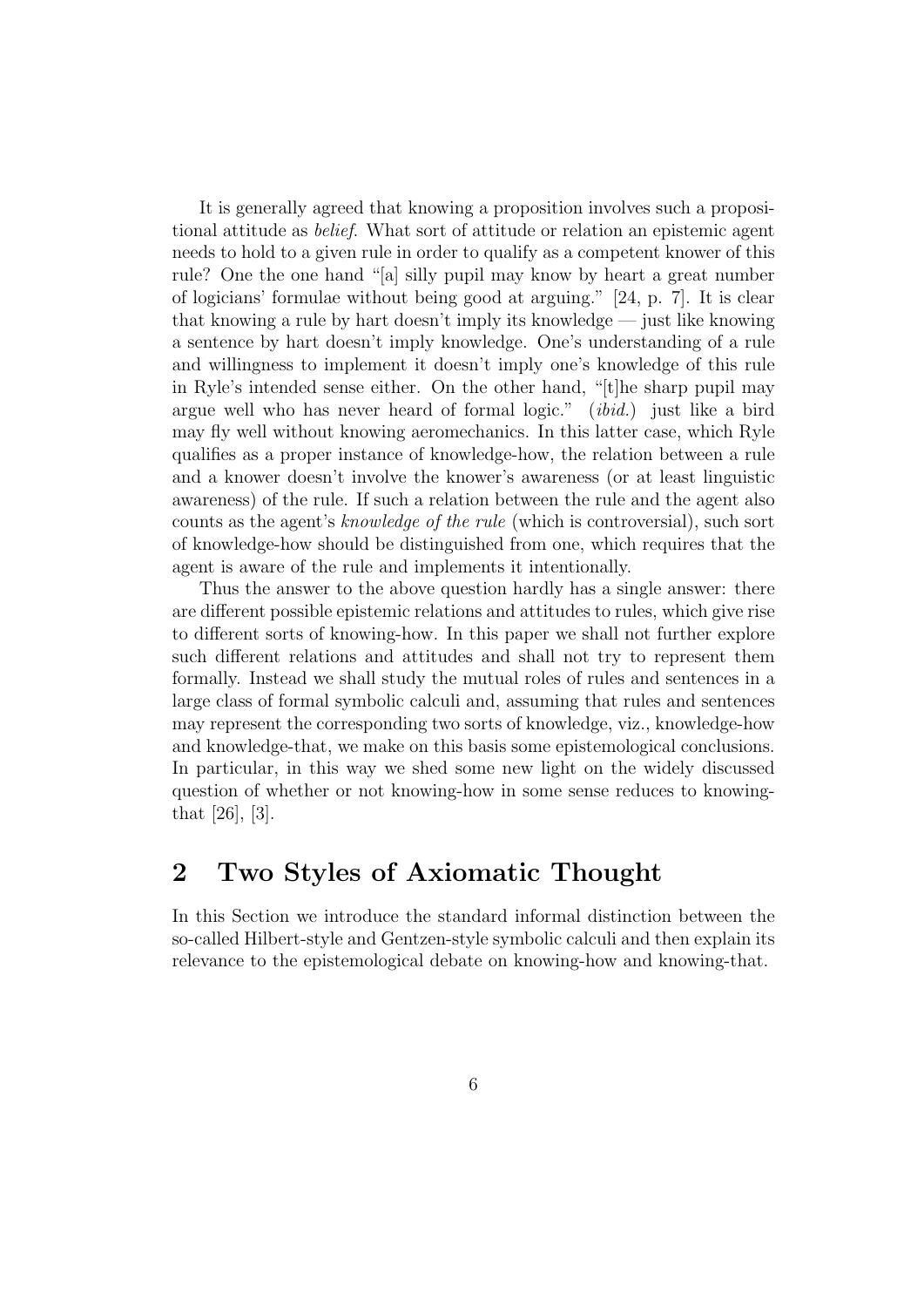#### 2.1 Hilbert-Style

The standard modern notion of axiomatic theory stems from David Hilbert's seminal work in foundations of geometry [10]. The idea here is to generate the intended theory  $T$  from a list of *axioms*  $A_i$  by inferring from the axioms further propositions called theorems. More precisely, axioms in this setting are *propositional forms*, which become full-fledged propositions under an *interpretation*, which is an assignment to non-logical terms of  $A_i$  certain semantic values borrowed from other theories or, less formally, simply from the "world out there" . In his later joint work with Ackermann Hilbert applies the same axiomatic approach to logic itself and presents it in a form of symbolic calculus via a list of axioms (which in this case are tautologies) and syntactic rules, which generate from the axioms all other tautologies [11].

Hilbert never explicitly elaborated on the concept of logical inference but it is plausible that at least in his most influential [10] he had in view a prototype of the model-theoretic truth-conditional semantical concept of logical consequence later made explicit by Alfred Tarski [27]:

Definition 1 Propositional form B is a logical consequence of propositional forms  $A_1, \ldots, A_n$  iff every interpretation I of the given language, which makes  $A_1, \ldots, A_n$  into true propositions  $A_1^I, \ldots, A_n^I$  makes B into true proposition  $B^I$ , in symbols  $A_1, \ldots, A_n \models B$ .

Notice that this conception of logical consequence does not involve that of rule.

#### 2.2 Gentzen-Style

In 1935 Hilbert's associate Gerhard Gentzen published a paper [6] where he argued that

The formalization of logical deduction, especially as it has been developed by Frege, Russell, and Hilbert, is rather far removed from the forms of deduction used in practice in mathematical proofs. [6, p. 68]

and proposed an alternative approach to syntactic presentation of deductive systems, which involved relatively complex systems of rules and didn't use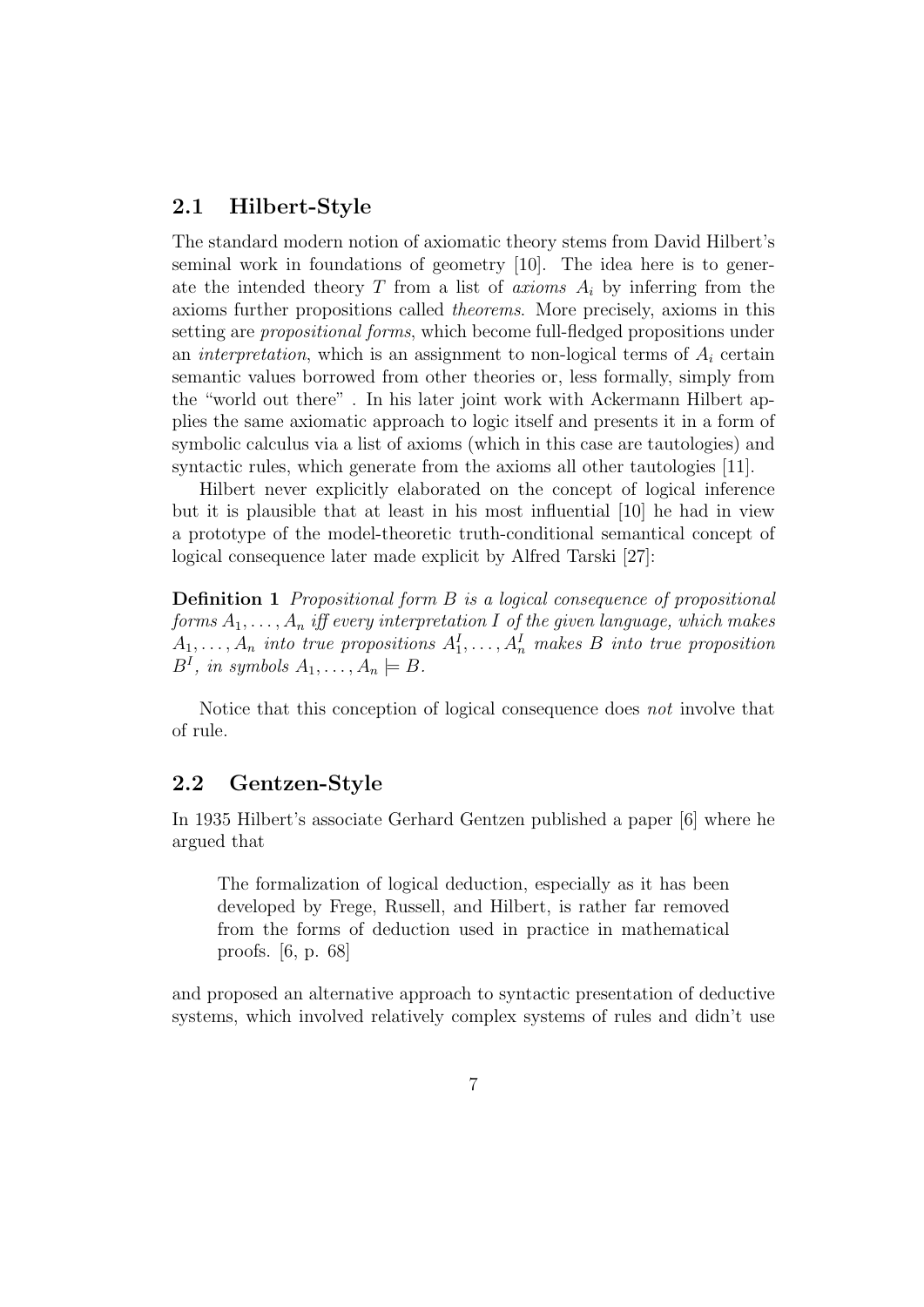logical tautologies. In [6] Gentzen builds in this way two formal calculi known as Natural Deduction (ND) and Sequent Calculus (SC).

Gentzen further remarks that

The introductions [i.e. introduction rules] represent, as it were, the 'definitions' of the symbol concerned. [6, p. 80]

This remark is seen today by some authors as an origin of an alternative conception of logical consequence and alternative logical semantics more generally, which has been developed in a mature form only in late 1999-ies or early 2000-ies and is known today under the name of *proof-theoretic* semantics (PTS). It is instructive to compare Gentzen's idea to use syntactic rules as a form of implicit definitions with Hilbert's use of axioms as implicit definitions. The two approaches may appear to be very similar but in fact they are not. Think of the usual axioms of Group Theory. These axioms serve as a definition of the group concept in the following sense: any structure, which satisfy the axioms, i.e., is their model, is a group. The relevant concepts of satisfaction and model have been made precise by Tarski and are now standard. But what kind of entity  $X$  can possibly "satisfy" a rule or a system of rules, so one could claim that the rules "define"  $X$  in some reasonable sense? How the satisfaction relation (if it can be used here at all) needs to be construed in this case?

PTS provides some answers to these and other related questions [25], [4], [20]; here we only highlight some key features of PTS, which are important for our following discussion.

• Proof Theory referred to in PTS is *not* the proof theory in Hilbert's sense of the word [12] where a proof is identified with a formal derivation and then made into an object of a meta-mathematical study, but the General Proof Theory (GPT) due to Dag Prawitz [21], [22]. In a recent paper Prawitz describes the difference between the proof-theoretic and the standard truth-conditional approaches to semantics as follows:

[I]n contrast to a truth-conditional meaning theory, [in PTS] one should explain the meaning of a sentence in terms of what it is to know that the sentence is true, which in mathematics amounts to having a proof of the sentence. [20, p. 5-6].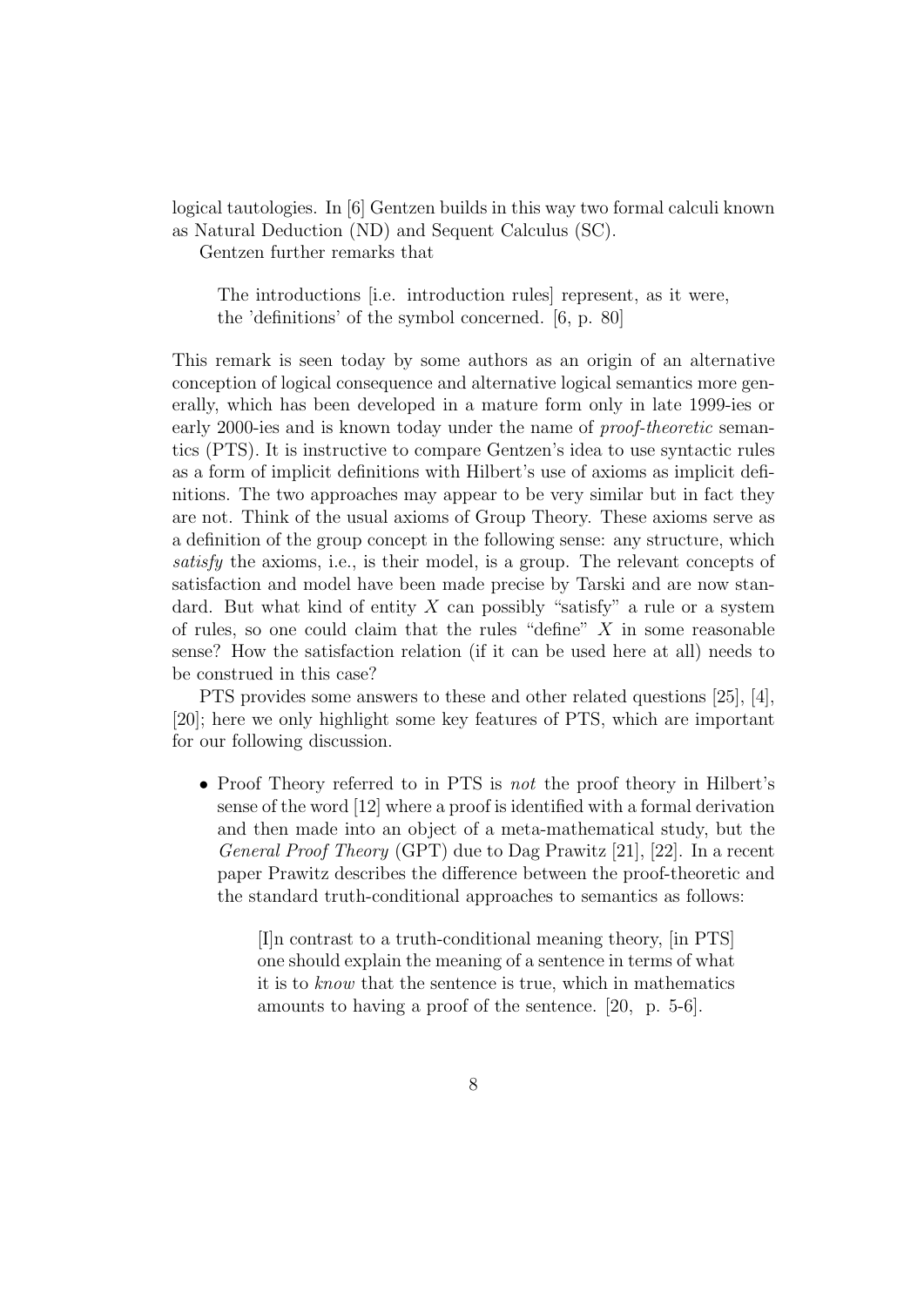This quote points to a strong conceptual link between PTS, on the one hand, and intuitionisitc and constructivist approaches in logic and foundations of mathematics, on the other hand. We shall explore this link in Section 5.

- PTS is motivated by a broad philosophical view on meaning (and hence on semantics), which is conventionally called "meaning-as-use". This view on meaning goes back to Wittgenstein and more recently has been defended by Robert Brandom [1] under the name of inferentialism. Since PTS is a *formal* semantical approach the reference to "use" amounts here to referring to syntactic rules, which specify the use of symbols and symbolic expressions in logical calculi.
- PTS is not denotational: it does not assign entities to symbols. It assigns to symbols their meaning, which is not construed in this case as an entity. The procedure of such an assignment is called after Martin-Löf the *meaning explanation* and consists, roughly, of the explication of computational content of logical constructions in terms of their building blocks, which are presented in a self-explanatory canonical form. Martin-Löf compares a meaning explanation with a program compiler, which translate a program written in some higher-level programming language into a lower-level command language [17].
- The general PTS conception of logical consequence is as follows:  $B$  is a logical consequence of  $A_1, \ldots, A_n$  iff there exists a proof of B from assumptions  $A_1, \ldots, A_n$ . Further details depend on what exactly qualifies as a proof. The standard approach here is to identify proofs with derivations (and hence the logical consequence with the derivability) in a suitable deductive system such as ND [18]. However a more nuanced approach has been recently offered where a PST-based conception of logical consequence is construed in more abstract terms and is distinguished from the derivability [5].

#### 2.3 Comparison of the Two Styles

The difference between Hilbert-style and Gentzen-style formal systems is usually described in the recent literature by saying that Hilbert-style systems are typically presented by long lists of axioms or axiom schemes and only few (typically one) rules, while Gentzen-style systems are presented by a small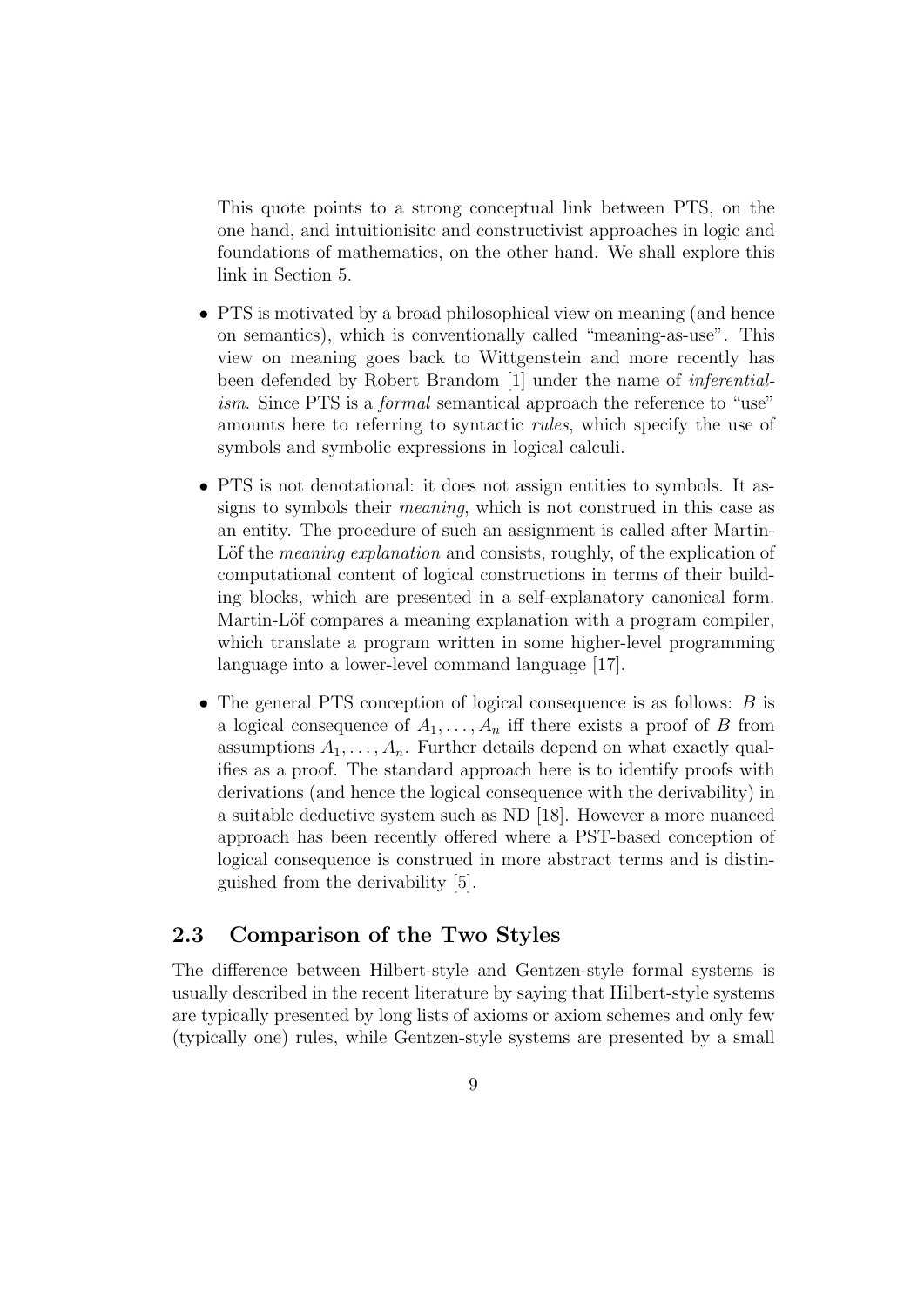(possibly empty) sets of axioms and long lists of rules . This is a very loose and informal description — as are the ways in which these titles are actually used in logicians' professional parlance. In order to be in a position to describe the two axiomatic "styles" more rigorously we introduce in the next Section the concept of (propositional) *Hilbertian theory* (Def. 11) which is more narrow than what people may call a Hilbert-style propositional theory. We shall not provide a complementary syntactic definition of Gentzen-style theory because in what follows we use in its stead a general syntactic of symbolic calculus (Def. 2). Since any axiom  $A$  can be straightforwardly read as a rule of form  $\vdash A$  with the empty set of premises, at the syntactic level Gentzen's approach is more general than Hilbert's. So we shall study the place of Hilbert-style theories in this more general syntactic setting.

Tarski's truth-conditional semantics and PTS do not depend directly on syntactic details. Nevertheless both for historical and conceptual reasons it is natural to associate the truth-conditional semantics with Hilbert-style and PST with Gentzen-style. Such semantic assumptions, once again, are stronger that the current use of titles "Hilbert-style" and "Gentzen-style" may suggest. Authors often use these titles referring only to the syntax without any semantic commitment. Our formal definitions in the next Section are also purely syntactic, so in the formal part of the paper we don't go against the common language. However in the following epistemological discussion the semantic aspects of the two axiomatic styles turn to be crucial.

### 2.4 Two Axiomatic Styles and the Debate on Knowing-How and Knowing-That

We assume that axiomatic theory  $T$  represents a piece of knowledge; in other words, we assume that  $T$  can be known by an epistemic agent. Since  $T$ , generally, comprises propositions (axioms and theorems) and rules of inference, we further assume that one's knowledge of T splits accordingly into a propositional (knowledge-that) and a procedural (knowledge-how) parts. Since every non-trivial axiomatic theory comprises at least one rule of inference one's knowledge of a theory always comprises a procedural part. But in Hilbert- and Gentzen-style theories the procedural and the propositional knowledge are distributed in different ways. A study of syntactic translations between Hilbert- and Gentzen-style presentations sheds a light on the issue of translatability of procedural knowledge into a propositional form and vise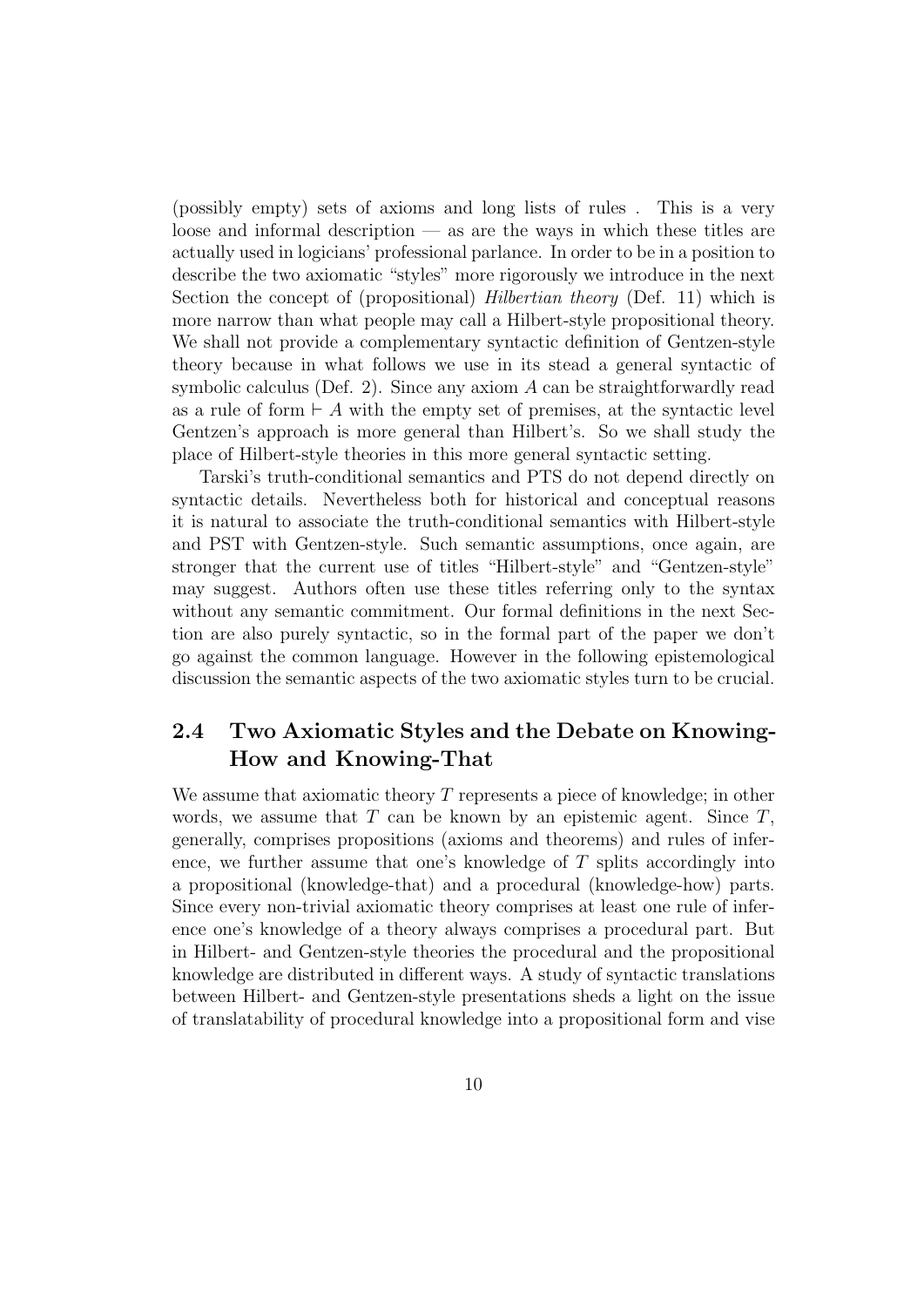versa. The question of whether or not the procedural knowledge in some reasonable sense reduces in a formal axiomatic setting to the propositional knowledge is treated in Section 4.

## 3 Translation between the two axiomatic Styles and the Deduction Theorem

In this Section we study the syntactic translatability between Hilbert-style and Gentzen-style systems and show the role of Deduction Theorem. This material is by and large standard but in the view of our epistemological purpose we present it here in a more general form than usual.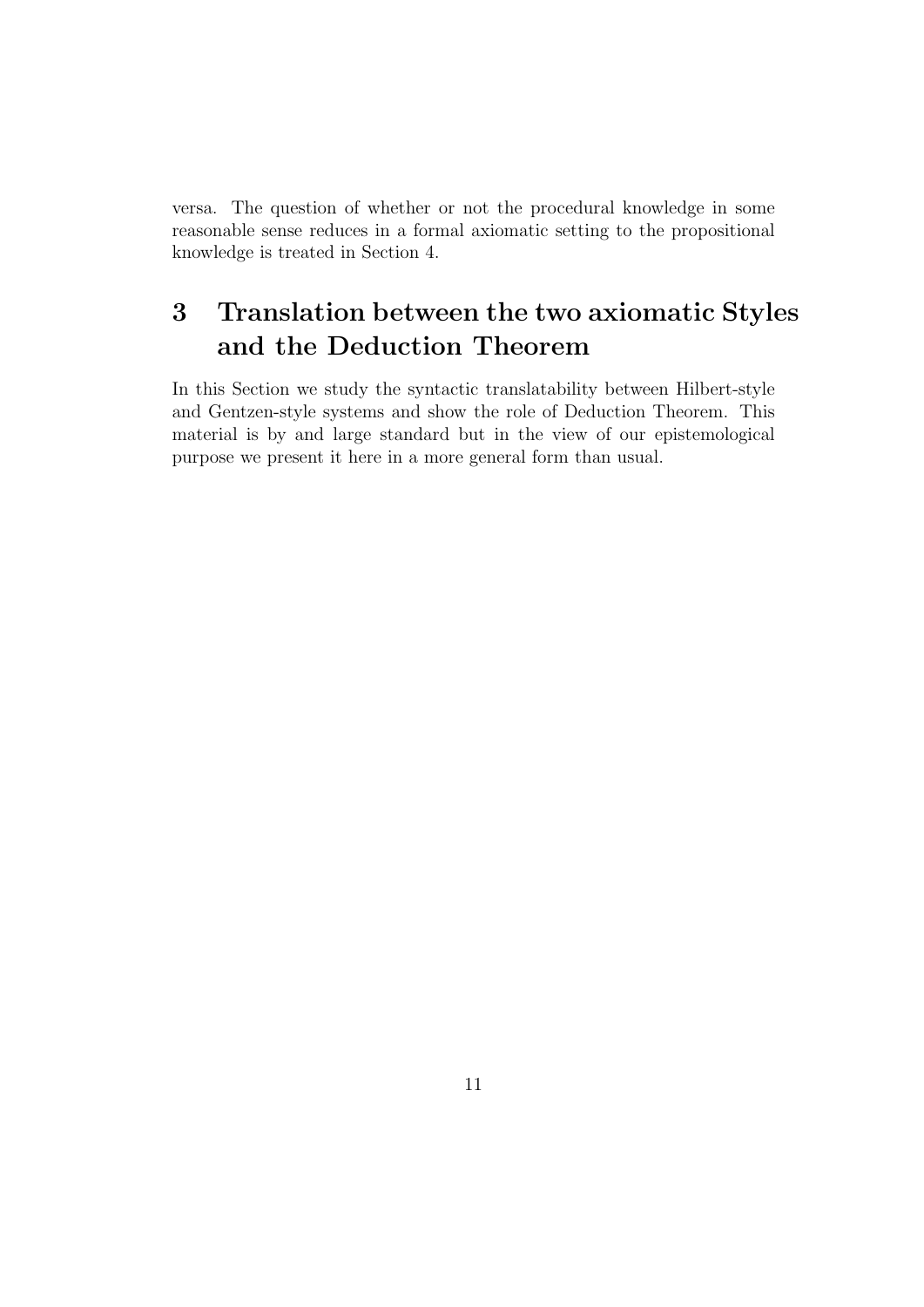#### 3.1 Hilbertian Theories

Definition 2 Symbolic calculus comprises:

- alphabet of symbols;
- a set of words  $w_i$  built with the alphabet;
- a set of rules  $r_i$  of form  $w_1, \ldots, w_k \vdash w$ , which derive word w from given words  $w_1, \ldots, w_k$ ;
- set A (possibly empty) of axioms which are rules of special form  $\vdash w$ .

Definition 3 Propositional language is a calculus with a distinguished finite set of symbols called *connectives*, which includes connective " $\rightarrow$ "; other symbols are called *propositional variables*.

**Definition 4** Propositional theory is a set  $T$  of formulae closed under application of the standard modus ponens (MP) (other rules are allowed but not required). Elements of  $T$  are called *theorems* of the given theory. The theory is called *axiomatic* when it comprises a distinguished subset  $A \subset T$  of *axioms* such that all theorems of  $T$  are derivable from the axioms via applications of MP. The notion of derivation from a set  $\Gamma$  of hypotheses (denoted  $\Gamma \vdash_T F$ or  $\Gamma \vdash F$  when there is no risk of confusion) is standard.

**Definition 5** An axiomatic theory is called *Hilbertian* when it comprises as theorems all formulae of the form  $K_{A,B}$  and  $S_{A,B,C}$  where

$$
K_{A,B} \doteq \n A \rightarrow (B \rightarrow A) \n S_{A,B,C} \doteq \n (A \rightarrow (B \rightarrow C)) \rightarrow ((A \rightarrow B) \rightarrow (A \rightarrow C))
$$

and has exactly one rule, namely MP.

#### 3.2 Deduction Property

**Definition 6** Theory  $T$  is said to have the *Deduction Property* (DP for short) if  $\Gamma, F \vdash G$  entails  $\Gamma \vdash F \to G$  for all  $\Gamma, F$  and G.

DP allows one to represent a rule  $A \vdash B$  by the implication  $A \rightarrow B$ , which is a proposition. We assume that one's knowledge how to derive B from A is represented in this case, accordingly, by the knowledge that  $A$  implies  $B$ . Our next Lemma shows that the concept of Hilbertian theory and that of theory with Deduction Property are co-extensional: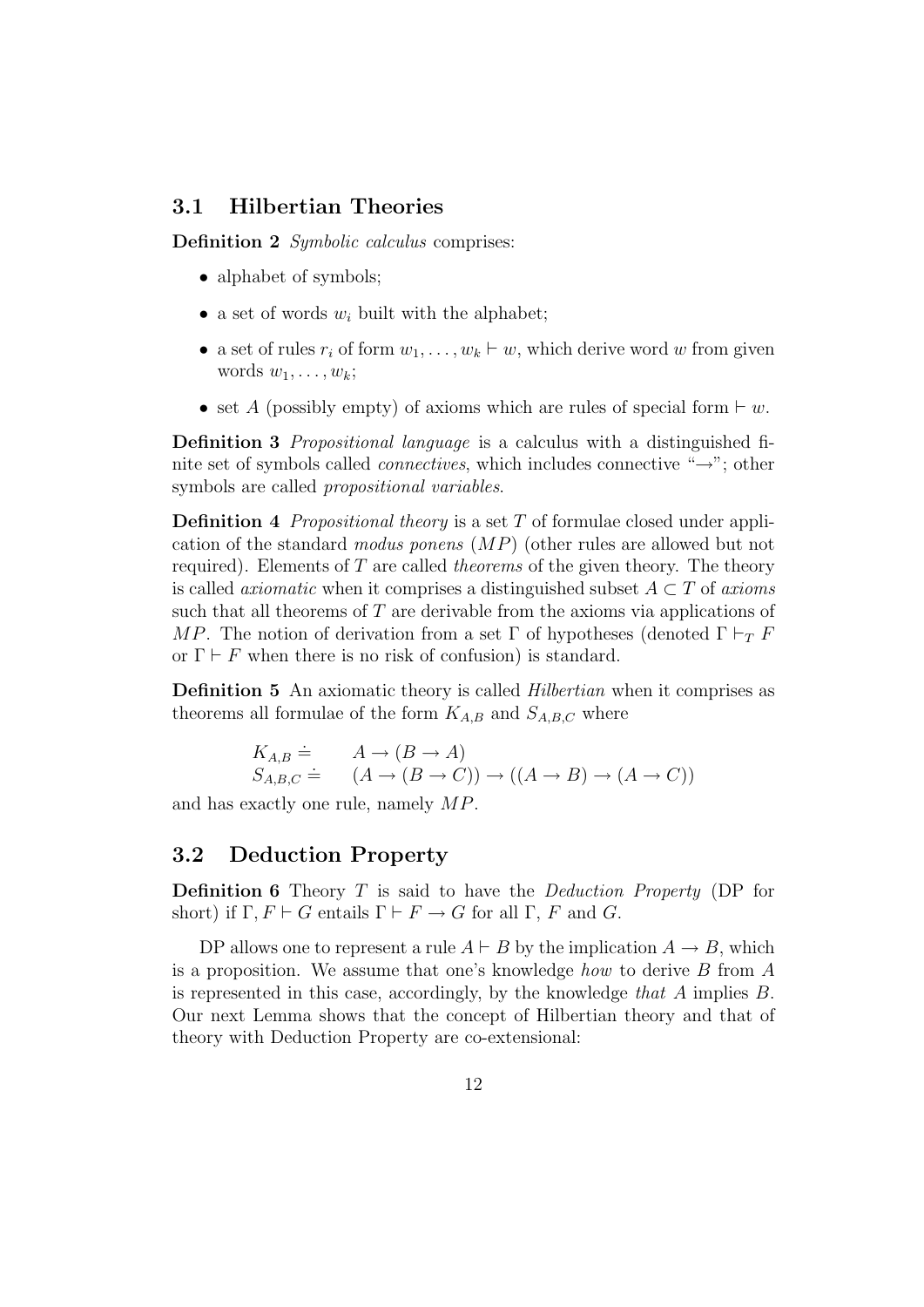Lemma 7 An axiomatic propositional theory is Hilbertian if and only if it has the Deduction Property.

Proof:

"⇒" (the "only if" part). The standard proof of the Deduction Theorem [13].

" $\Leftarrow$ " (the "if" part). By the definition of derivation in propositional theories we have  $A, B \vdash A$ . Using the deduction property twice we get from the former formula  $\vdash A \rightarrow (B \rightarrow A)$ . Similarly, by using twice the deduction property from  $A \to (B \to C)$ ,  $A \to B$ ,  $A \vdash C$  we get  $\vdash (A \to (B \to C)) \to$  $((A \rightarrow B) \rightarrow (A \rightarrow C))$ .

Lemma 7 says that the Deductive Property is a proper feature of Hilbertian theories (Definition 11), which other propositional theories do not possess. Among popular logical calculi without Deduction Property are many versions of Quantum Logic [16]; another family of useful calculi without DP has been more recently introduced in Computer Science [7], [8], [15].

#### 3.3 Translating between the Two Styles

DP and Lemma 7 bear onto the distribution of propositional and procedural knowledge within a Hilbert-style axiomatic setting. Our more general goal is to understand how the procedural knowledge represented with a Gentzenstyle system may (or may not) translate into a Hilbert-style system and vice versa. At the time of writing we don't have the full answer to this question in the form of necessary and sufficient conditions. Below we present some partial results: we show that Hilbertian theories allow for a canonical translation into a sequential form (Lemma 9 below) and then specify a class of Gentzen-style systems which canonically translate into Hilbertian theories (Lemma 10). We need a preliminary lemma:

Lemma 8 All axiomatic propositional theories have the following property (rule  $(\rightarrow \rightarrow \rightarrow \rightarrow)$ ): if  $\Gamma \vdash F$  and  $\Gamma, G \vdash H$  then  $\Gamma, F \rightarrow G \vdash H$ .

Proof :

Given the two above derivations form the following sequence of formulae:  $\Gamma \vdash F, F \rightarrow G, \Gamma, G \vdash H$ . The sequence qualifies as a derivation  $\Gamma, F \rightarrow$  $G \vdash H$ . (Some formulae may enter into this sequence more than once but the definition of derivation does not rule this possibility out.)  $\triangleleft$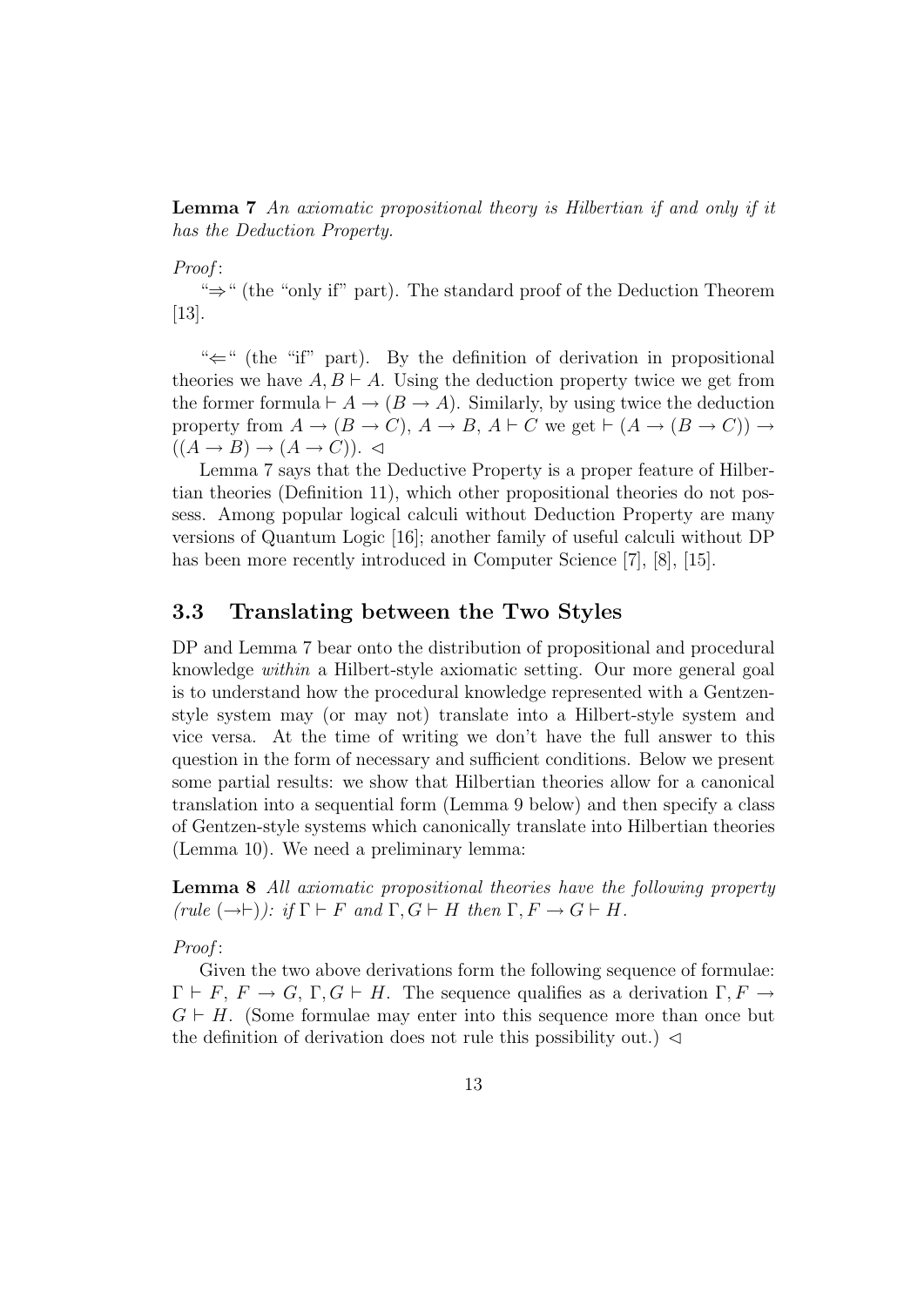From a Hilbertian theory to its sequential presentation:

Let T be a Hilbertian theory. Consider the following sequential calculus  $T_G$ . Sequences in  $T_G$  are of form  $\Gamma \Rightarrow F$ . Rules of  $T_G$  comprise all structural rules (axioms of form  $F \Rightarrow F$ , contraction, weakening and the cut rule). For each axiom A of T there is the corresponding sequence  $\Rightarrow$  A in  $T_G$ . Finally  $T_G$ has the usual rules for implication, namely:

$$
\frac{\Gamma \Rightarrow F \quad \Gamma, G \Rightarrow H}{\Gamma, F \to G \Rightarrow H} (\to \Rightarrow) \qquad \frac{\Gamma, F \Rightarrow G}{\Gamma \Rightarrow F \to G} (\Rightarrow \to)
$$

**Lemma 9**  $\Gamma \vdash F$  in theory T if and only if sequence  $\Gamma \Rightarrow F$  is derivable in  $T_G$ .

Proof:

" $\Rightarrow$ " (the "only if" part): Induction by  $\Gamma \vdash F$ . If F is an axiom of T or member of  $\Gamma$  then  $\Gamma \Rightarrow F$  is derivable using structural rules. Given the cut  $MP$  is admissible:

$$
\frac{\Gamma \Rightarrow A \to B}{\Gamma, A \Rightarrow A \to B} \qquad \frac{\Gamma, A \Rightarrow A \quad \Gamma, A, B \Rightarrow B}{\Gamma, A, A \to B \Rightarrow B} \quad (\to \Rightarrow)
$$

$$
\frac{\Gamma \Rightarrow A}{\Gamma \Rightarrow B} \qquad (\text{Cut})
$$

" $\Leftarrow$ " (the "if" part): Translation that replaces all entries of  $\Rightarrow$  by  $\vdash$  is sound with respect to all rules of  $T_G$ . See Lemmas 7,8.  $\triangleleft$ 

From a sequent calculus to a Hilbertian theory:

Let sequent calculus  $T_G$  contain all structural rules and rules  $(\rightarrow \rightarrow), (\Rightarrow \rightarrow)$ are admissible in  $T_G$ .  $T_G$  may also contain other rules. Consider set

 $T = \{F \mid \text{sequence} \Rightarrow F \text{ is derivable in } T_G\}$ 

**Lemma 10**  $T$  is a propositional Hilbertian theory

*Proof:* Axioms are all formulae of T. Since  $MP$  is admissible in  $T_G$ , T is closed with respect to MP. Formulae of forms  $(K_{A,B})$  and  $(S_{A,B,C})$  are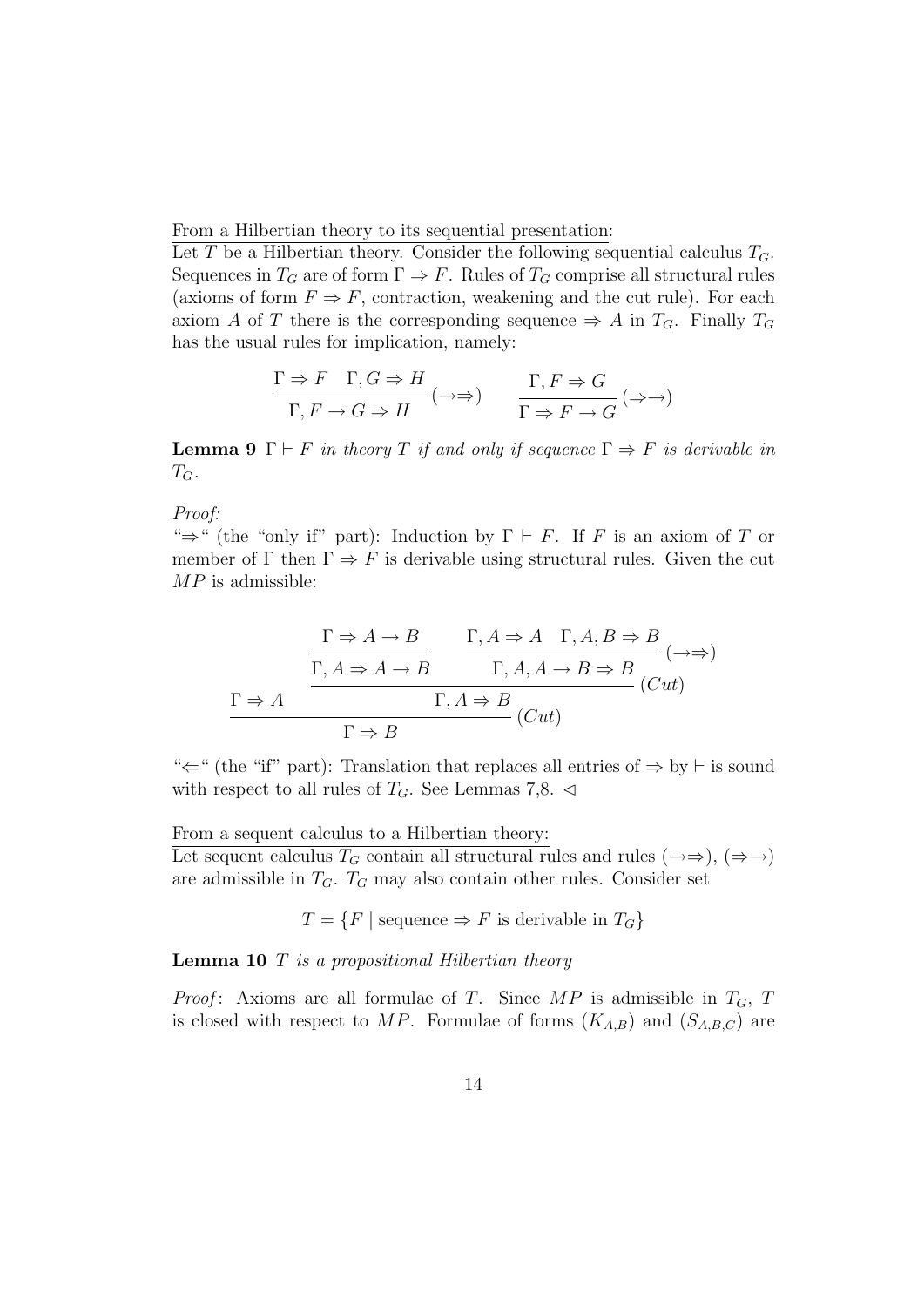elements of T because sequences  $\Rightarrow$   $K_{A,B}$  and  $\Rightarrow$   $S_{A,B,C}$  are derivable using rule  $(\Rightarrow \rightarrow)$  and the structural rules.  $\triangleleft$ 

Lemma 9 tells us that a Hilbertian theory admits a translation into a sequential Gentzen-style form, which preserves and reflects its deductive properties. Lemma 10 says that a sufficiently strong sequent calculus admits a translation into a Hilbertian theory.

#### 3.4 Richer Systems

The minimal setting where the Deduction Theorem holds (i.e., which has the Deduction Property) is the *minimal* logic  $ML$ , which comprises only one connective  $\rightarrow$ , all axioms  $K_{A,B}$ ;  $S_{A,B,C}$  and one rule MP (compare Def. 11) above). So the question whether or not in a given theory  $T$  has DP is the question of whether or not  $T$  interprets  $ML$ . Hilbertian theories interpret  $ML$  fully and faithfully in the sense that every derivation in T has a preimage in  $ML$ . But if one adds to  $MP$  some further rules then DP, generally, fails to hold as it happens, for example, in various systems of modal logic. In some such cases DP can be forced by an appropriate correction of additional rules. Thus the Deduction Theorem can be proved for usual First-Order Logic if one uses a convention according to which the usual rule of universal generalization with hypotheses

$$
\frac{\Gamma \vdash P(x)}{\Gamma \vdash \forall x. P(x)}
$$

applies only if  $\Gamma$  does not contain variable x in the free form. Without this additional requirement DP fails to hold.

For these reasons the core content DP can be fully understood and studied at the propositional level. Richer systems may have this property when they are used in a restricted form, which is essentially a way to emulate the propositional reasoning in such systems.

## 4 An Attempted Reduction of Knowing-How to Knowing-That

In the last Section we have seen that Hilbertian theories allow for a smooth passage from Hilbert-style presentation to Gentzen-style and vice versa. Does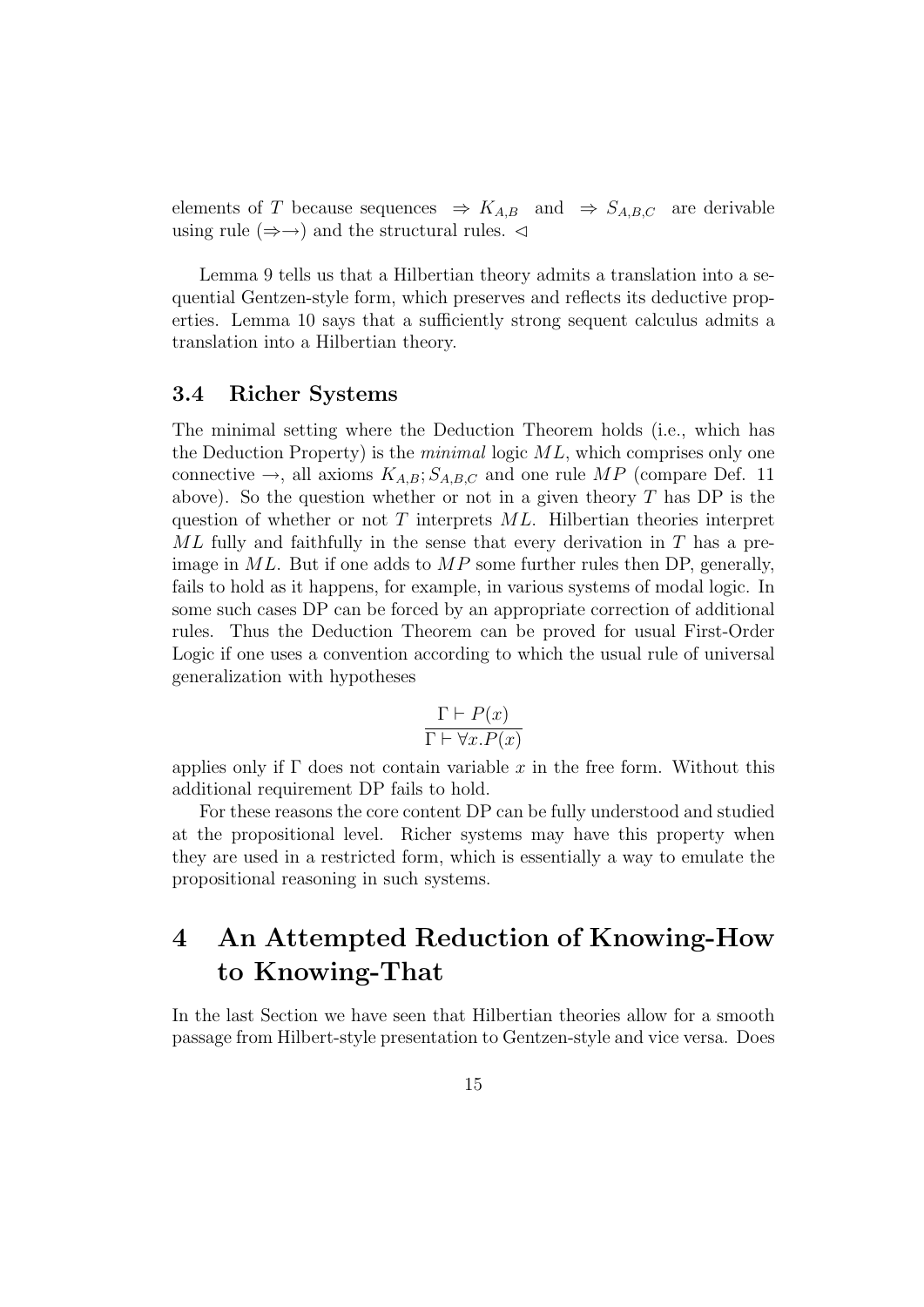this property of Hilbertian theories allow for a full "reduction" of knowinghow to knowing-that?

Any axiomatic theory deserving the name comprises at least one rule of inference (usually  $MP$ ). Recall, however, that the Tarskian semantic concept of logical consequence does not involve the concept of rule. This allows one to think of rule  $A \vdash B$  (granting soundness of the given theory with respect to its semantics) as a mere symbolic representation of *relation*  $A \models B$ , which is a fact of the matter fully explained in terms of truth-conditions. Under this reading formula  $A \models B$  stands for meta-theoretical proposition:

 $(SC^{A\neq B})$ : All models of A are models of B,

Accordingly, so the argument goes, knowledge of rule  $A \vdash B$  reduces to knowledge of  $A \models B$ , which is propositional knowledge. Now we shall discuss some details of this argument, reply to some possible objections and finally present our own objection showing that the argument is invalid.

#### 4.1 Carroll Paradox

Notice that an attempted replacement of rule  $A \vdash B$  by proposition  $A \rightarrow B$ with a help of DP does not go through because it leads to an infinite regress known as Carroll Paradox [2]:

 $A \vdash B$  if and only if  $\vdash A \rightarrow B$  $A, A \rightarrow B \vdash B$  if and only if  $A \vdash (A \rightarrow B) \rightarrow B$  $A,(A \rightarrow B) \rightarrow B \vdash B$  if and only if  $A \vdash ((A \rightarrow B) \rightarrow B) \rightarrow B$ . . . . . . . . . . . . . . . . . . . . . . . . . . . . . .

where each application of DP increases the number of implication signs in each formula by one<sup>1</sup>. Since our proposed reduction does not rely on DP it is immune to Carroll Paradox in this straightforward form. Indeed,  $SC^{A\rightleftharpoons B}$  is not a theorem of the same theory T where  $A \vdash B$  belongs;  $SC^{A \models B}$  belongs to the model theory  $M_T$  of T. But one may argue that in order to make use of  $SC^{A \models B}$  one needs to apply certain logical rules at the meta-theoretical level, which once again opens Carroll's infinite regress in a new form. To block this objection it is sufficient to remark that one doesn't need to think of  $M_T$  as a

<sup>&</sup>lt;sup>1</sup>Here we follow [24, p. 6-7]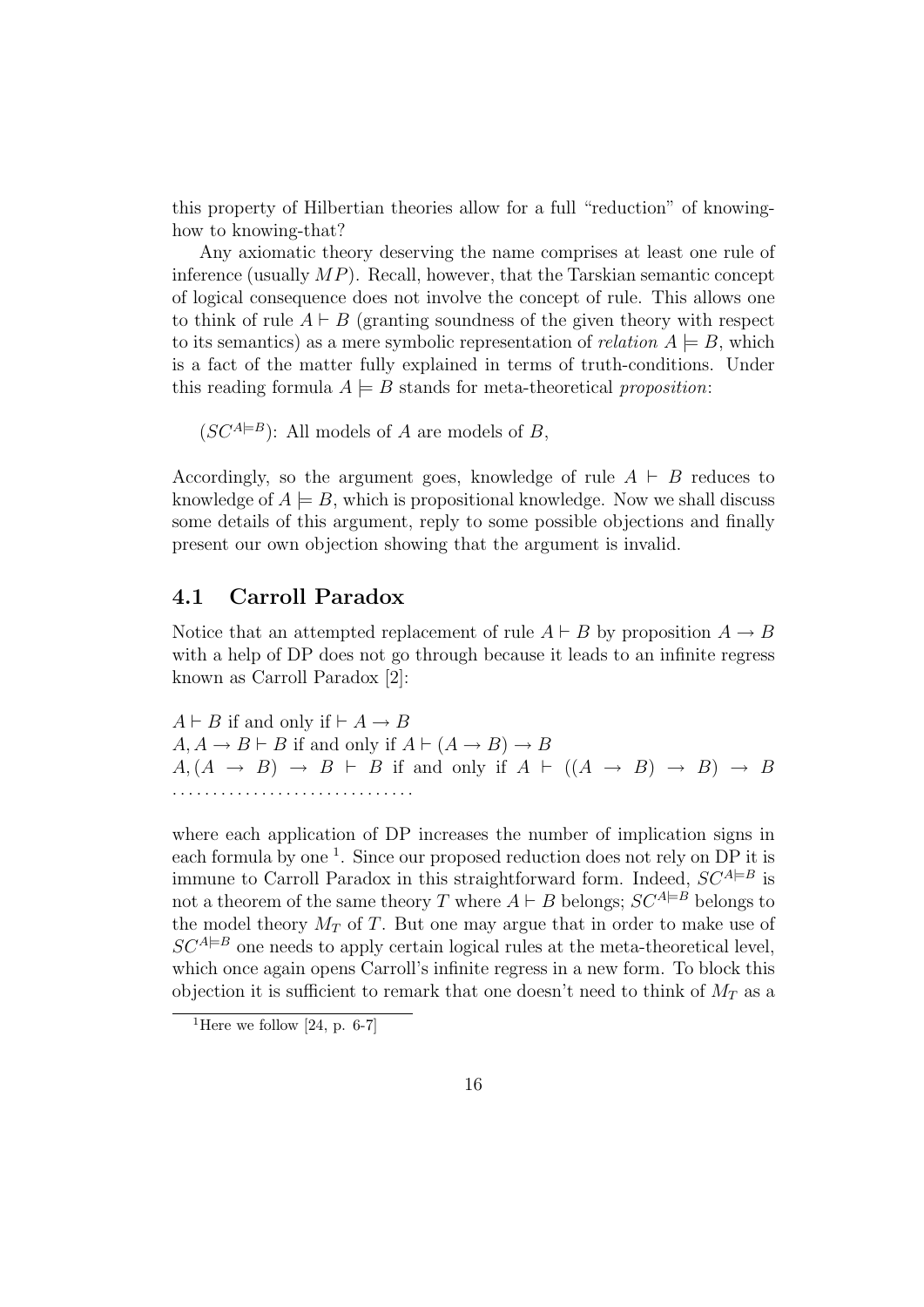theory on equal footing with  $T$ ; in fact the above argument doesn't require that  $M_T$  has any deduction structure at all. We can describe the proposed propositional reduction in a clearer form by replacing the usual syntactic notion of theory T by a semantic conception of theory  $T<sub>S</sub>$  which extends the syntax of T with a single symbol  $\models$  and rule

$$
(\vdash \models) : \qquad \frac{A \vdash B}{\vdash A \models B};
$$

Expressions of form  $A \models B$  stand in  $T_S$  for propositions  $SC^{A \models B}$ . Such expressions are sterile in the sense that they cannot be used in derivations along with usual formulas (the use of syntactic rules in  $T<sub>S</sub>$  is restricted accordingly); their sole role is to make explicit the model-theoretic semantics of derivations. We allow  $T<sub>S</sub>$  to comprise true sentences of form  $\Gamma \models B$  (and, in particular,  $\models B : G$  odel sentences) when T does not provide corresponding derivations  $A \vdash B (\vdash B)$ . So we get a theory and its rudimentary model theory in one pocket. Since the rudimentary theory in question is deductively sterile such a combination doesn't produce an inconsistency. Now the reduction of knowing-how (i.e., knowing rules) to knowing-that along the above lines proceeds wholly within a single theory  $T_S$ .

#### 4.2 Logical Consequence and Logical Inference

The model-theoretic conception of logical consequence has a number of features, which makes it vulnerable to an epistemological critique. Prawitz argues that it involves a form of circularity and is uninformative [22, p. 67- 68)]. A part of the problem is that the extension of expression "all models of theory  $T^"$  is not precisely defined. Should one think here only about the "real world models" developed in natural sciences, models borrowed from other parts of mathematics or models built with a logically informed metaphysical speculation? If one determines some domain D of all possible models of T using another theory S then the above semantic construction of  $T<sub>S</sub>$  is no longer self-sustained because now its semantic part is essentially determined by theory S (which, generally, cannot be incorporated into  $T<sub>S</sub>$  as above on pain of inconsistency). In that case a critic arguing that the model-theoretic conception of logical consequence opens a regress will be right. There are two ways of preventing this regress from being infinite. One option, is to give theory  $S$  an exceptional epistemic status of being the universal theory of most general features of the world (or even of all possible worlds). The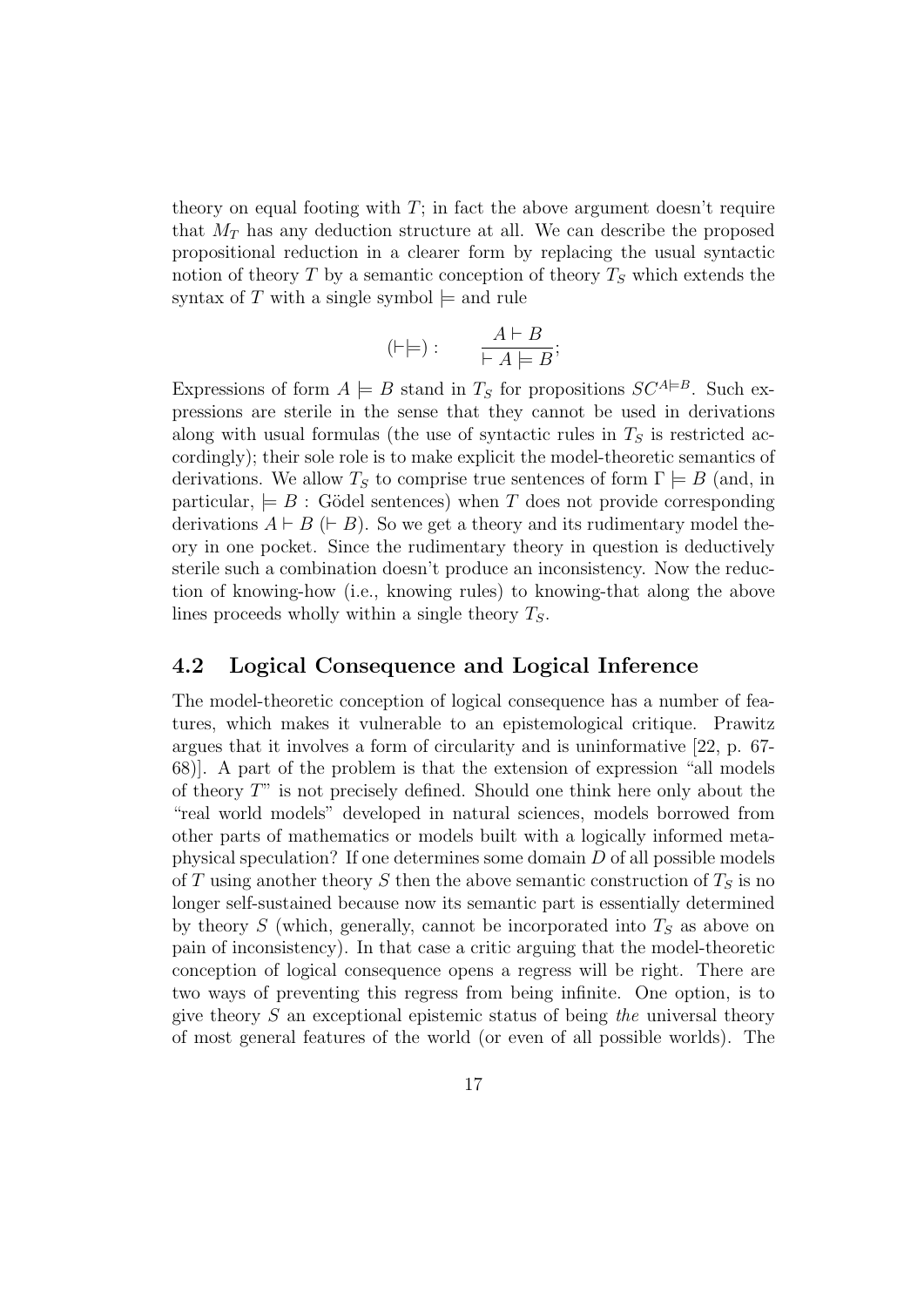traditional name of a theory, which may fit this description, is metaphysics. Another option is to diversify the concept (but not the general conception, which remains model-theoretic in all such versions) of logical consequence by making it dependent on S. In this way one can conceive of, for example, of Quantum Logic as an interpreted logical calculus, which represents symbolically the corresponding special semantic notion of logical consequence that draws on Quantum Physics.

However all these versions of the model-theoretic conception of logical consequence leave the idea of an epistemic act (such as acknowledgement, rejection, verification, falsification or questioning a proposition) outside of logic proper and place it into the disciplinary domains of Psychology, Sociology and other disciplines, which study the "context of discovery". This is why one who believes that the concept of epistemic act is fundamental and regards logic as a normative discipline that tells one how to perform such acts properly, cannot accept the idea that the model-theoretic conception of logical consequence provides a complete account of logical inference 2 . For example, to the best of today's mathematical knowledge the relation of model-theoretic logical consequence  $ZFC + U \models FLT$  where  $ZFC + U$ is a strengthened version of Zermelo-Fraenkel Set theory  $[19]$  and  $FLT$  is Fermat Last Theorem, holds. However this model-theoretic relation by itself does not constitute a *proof* of FLT and does not validate the inference from  $ZFC + U$  to  $FLT$ . Recall that under the PTS-based conception of logical consequence  $FLT$  counts as a consequence of  $ZFC + U$  only when there exists a proof of  $FLT$  from axioms of  $ZFC + U$  used as assumptions.

The two conceptions of logical consequence represent the two opposite sides of a genuine philosophical controversy about the nature and the scope of logic. The model-theoretic conception is associated with a view on logic as a tool for managing truths and falsities disregarding the question of how these things are known. The proof-theoretic conception is associated with a view on logic as an epistemic tool providing norms and techniques of proof. However in order to evaluate the argument given in the beginning of this Section we don't even need to go deep into this controversy. This argument

<sup>2</sup>

<sup>[</sup>K]nowing . . . a rule [of logical inference] is not a case of knowing an extra fact or truth ; it is knowing how to move from acknowledging some facts to acknowledging others. [24, p. 7]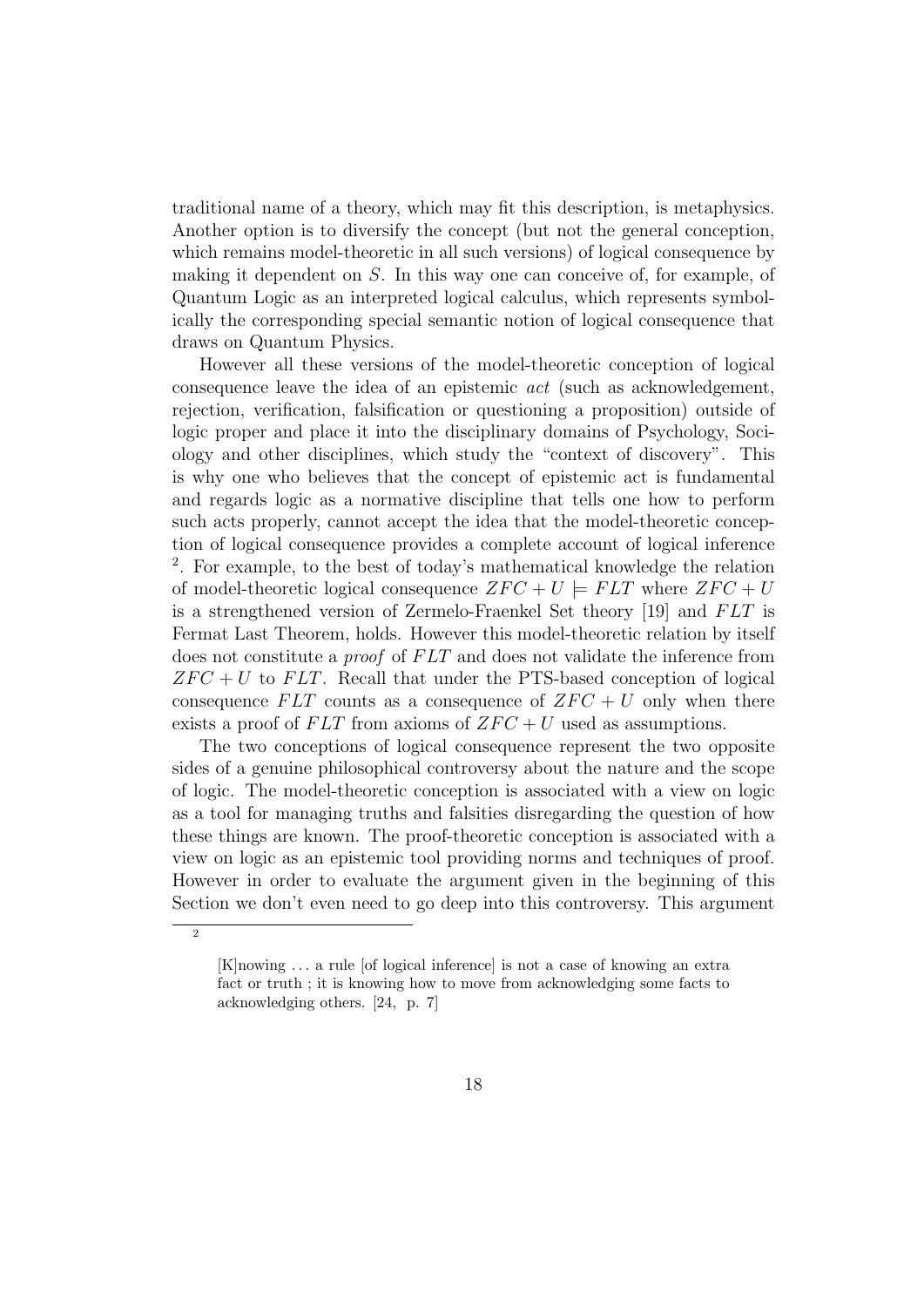supports the claim according to which knowledge-how is a special case of knowledge-that and thus is epistemological in its character. At the same time it essentially uses a formal logical semantics, viz., the model-theoretic semantics, which deliberately leaves epistemological issues aside. As soon as this semantics is used in an epistemological argument it must be evaluated from an epistemological viewpoint in its turn. But when one considers the relation of logical consequence from an epistemological viewpoint one comes up with a different logical semantics, viz., the proof-theoretic semantics, which no longer supports the argument. This shows that the purported reduction of knowledge-how to knowledge-that does not go through. Knowing a logical rule does not reduce to knowing a proposition via the model-theoretic semantic account of logical consequence because this account of logical consequence is not appropriate for answering epistemological questions. Saying this we do not claim that this standard notion of logical consequence is incoherent and cannot be used for some other purposes.

### 5 Constructive Theories

The explicit form of knowing-how, i.e., knowing how to follow certain formal rules, is not limited to logic. In this Section we extend our analysis beyond the "logical" knowing-how, i.e., knowing how to make logical inferences. Notice that in the preceding part of the paper we did not apply any formal criterion of logicality. The syntactic part of our analysis did not involve anything (except some traditional names), which made it specific to logic. Now we shall consider some non-logical interpretations of the same or similar syntactic constructions. For a suggestive example, which demonstrates this approach, think of Kolmogorov's *calculus of problems*  $\mathbf{CP}$  [14]. Syntactically CP is identical to the standard intuitionistic propositional logic but has a different intended semantics known as BHK semantics. This semantics is not logical or at least not logical in a narrow sense of the word: formulae represent here problems rather than propositions. Following [23] we call hereafter formal theories, which comprise rules for non-propositional objects, constructive theories.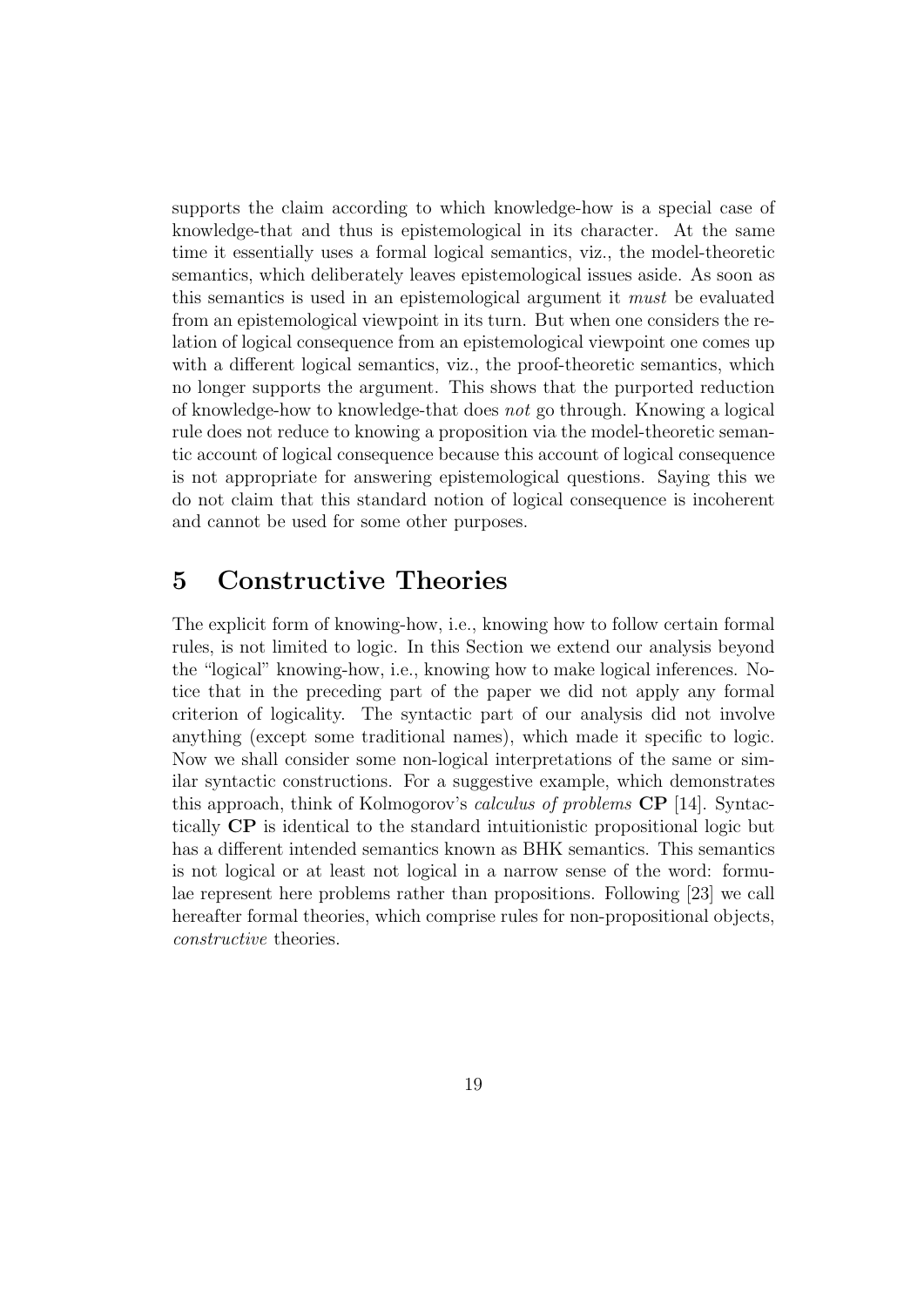#### 5.1 Constructive Deduction Theorem

Let T be a Hilbertian theory. We associate now with  $T$  a typed sequential calculus CT, which is more apt to standard PTS-style constructive interpretations than the sequential calculus  $T<sub>G</sub>$  from 3.3 above. We prove the deductive equivalence between  $T$  and  $CT$  (Lemma 12) and, finally, prove for  $CT$  a "constructive version" of Deduction Theorem (Theorem 13), which gives us some insights about extra-logical forms of knowing-how.

Definition 11 CT comprises:

- Types of  $CT$  are all formulae of  $T$ ;
- With each axiom A of T associate constant  $c^A$ , which we interpret as the trivial derivation of A in T. In the cases of axioms  $(K_{A,B})$  and  $(S_{A,B})$ we use the established notation and denote the corresponding constants as  $k^{A\to(B\to A)}$  and  $s^{(A\to(B\to C))\to((A\to B)\to(A\to C))}$  omitting the upper index when this cannot cause a confusion.
- Terms of  $CT$  correspond to derivations in  $T$ ; these terms are built from variables and constants with a single binary operation (multiplication), which is an application of rule  $MP$ . Each such term determines a unique binary tree such that its internal nodes are marked by MP and its leaves (??) correspond either to T-derivations of axioms or to variables. Rules of CT specify when this tree is the correct tree of derivation from hypotheses in T.
- Sequences of  $CT$  are expressions of form

$$
x_1: F_1, \ldots, x_n: F_n \vdash t: F,
$$

where  $x_1, \ldots x_n$  are mutually different variables,  $F_1, \ldots F_n, F$  are types (formulae) and  $t$  is a term. Sequences determine the same trees but comprise an additional markup: they put label  $F$  to the root and attach mark  $F_i$  to each leave  $x_i$ , which signifies that  $x_i$  is a variable over derivations of formula  $F_i$ ). The obtained tree can get new isolated nodes marked by variables, which are not elements of term  $t$ ; leaves, which are not in the list  $x_1, \ldots, x_n$  may remain unmarked.

• Axioms and rules of  $CT$ :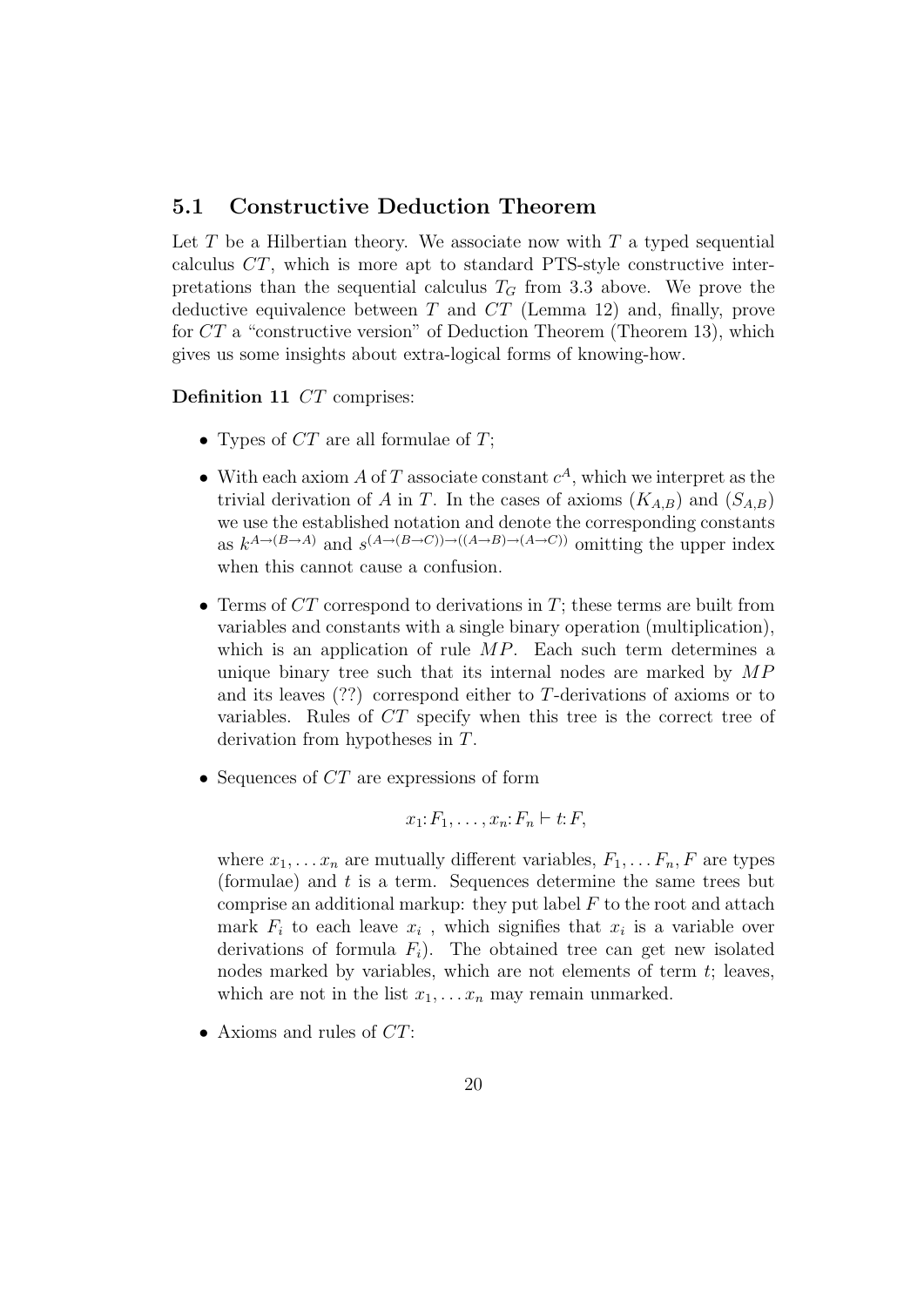- 
$$
x_1: F_1, ..., x_n: F_n \vdash c^A: A
$$
, where A is an axiom of T,  
\n-  $x_1: F_1, ..., x_n: F_n \vdash x_i: F_i$ ,  
\n-  $\frac{x_1: F_1, ..., x_n: F_n \vdash u: (F \to G) \quad x_1: F_1, ..., x_n: F_n \vdash v: F}{x_1: F_1, ..., x_n: F_n \vdash (u \cdot v): G}$ .

**Lemma 12** Every derivable sequence  $x_1 : F_1, \ldots, x_n : F_n \vdash t : F$  in CT corresponds to a unique derivation  $F_1, \ldots F_n \vdash F$  in **T**. Each derivation  $F_1, \ldots F_n \vdash F$  in **T** corresponds to a unique term t such that its associated sequence  $x_1: F_1, \ldots, x_n: F_n \vdash t: F$  is derivable in CT.

*Proof:* Induction by derivations.

Remark: When variable  $x_i$  is not an element of t the introduction and the elimination of declaration  $x_i$ :  $F_i$  to/from the given context does not affect the derivability of the sequence. These operations correspond to introduction and elimination of hypothesis, which is not used in the derivation.

**Theorem 13** ("Constructive" Deduction Theorem or CDP) If sequence  $x_1$ :  $F_1, \ldots, x_n: F_n, x: F \vdash t: G$  is derivable in CT, then there exists term u such that sequence  $x_1: F_1, \ldots, x_n: F_n \vdash u: (F \to G)$  is also derivable.

Proof: This follows immediately from Lemma 12 and the standard Deduction Theorem. In Appendix 1 we provide a direct proof, which is instructive because it makes explicit the computational content of Theorem 13.

The standard PTS-style constructive reading of Theorem 13 is as follows: if in the given context one is in a position to produce from a given token  $x$ of type  $F$  a new token t of type  $G$  then one is also in a position to produce in the same context a token u of type  $F \to G$ , i.e., a method of producing tokens of G from tokens of F. In this framework "method"  $u$  is an object on equal footing with tokens of other types such as  $F$  and  $G$ . Here is a dummy example: if one knows how to produce porridge from oat one also knows how to produce a method of cooking porridge from oat - say, in the form of written recipe. This property of Hilbertian systems can be very useful in applications but at the same it would be unreasonable to expect that everyone who knows how to cook porridge also knows how to write cooking books!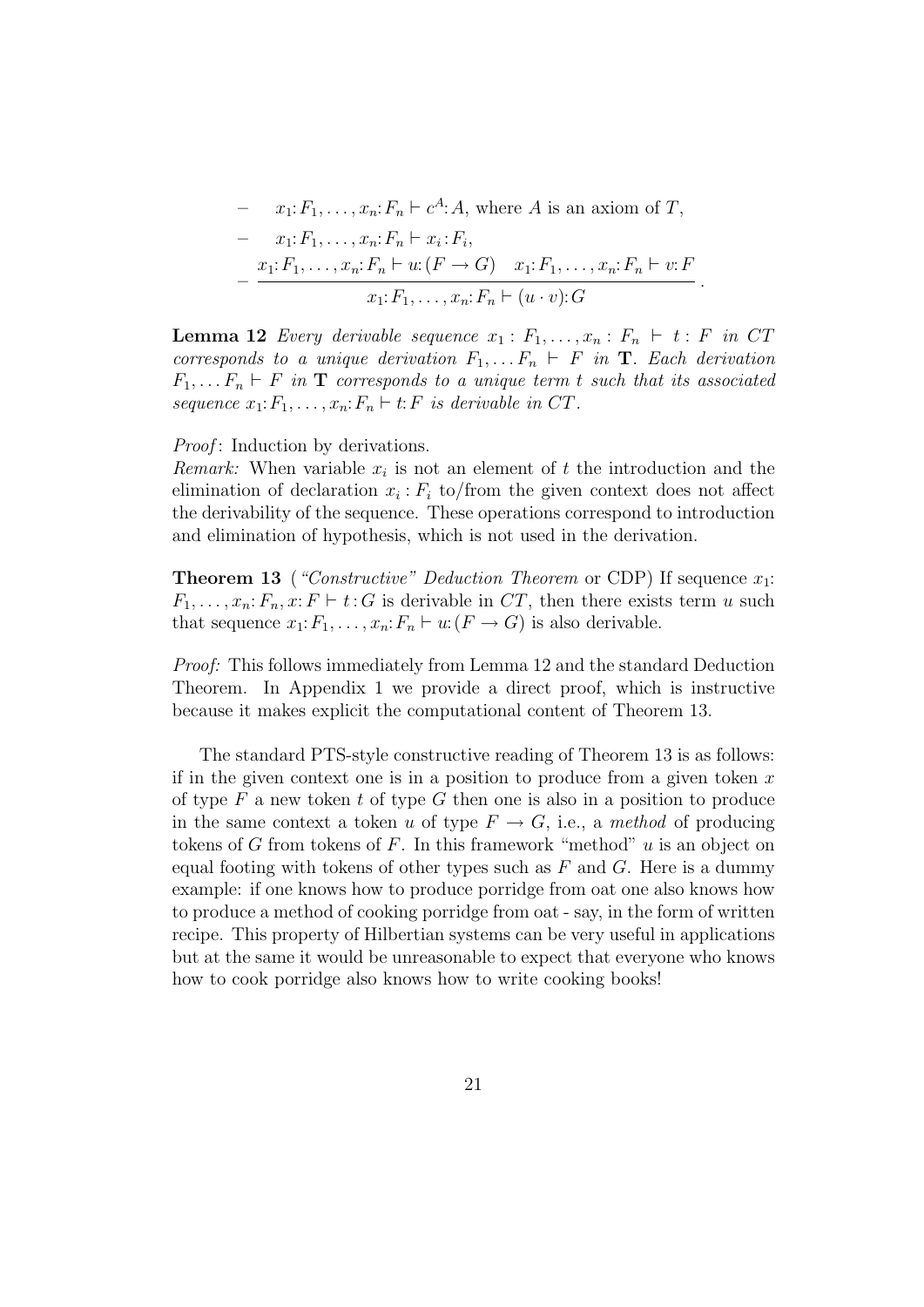#### 5.2 Tacit Knowledge Revisited

The constructive Deduction Property sheds some light on the issue of the allegedly "tacit" character of knowing-how in many practical examples such as that of riding a bicycle. So far we called knowledge-how explicit when it involved knowing certain explicitly written rules. Let us now change this vocabulary and assume for the sake of the argument that in a given symbolic calculus, which is supposed to represent some bulk of knowledge, all syntactic rules are hidden from view while all its formulae (words) are observable. Let us now call one's knowing of rule

$$
\Gamma, v \colon\! V \vdash w \colon\! W
$$

explicit only if it translates into the the form

 $u: (V \to W)$ 

(in the sense that the given calculus is Hilbertian and hence  $\Gamma, v : V \vdash w : W$ entails  $\Gamma \vdash u : (V \to W)$ ; otherwise we call this knowledge tacit. Using these terms we shall now call tacit one's knowledge how to cook porridge if this person is unable to write a recipe, and call the same knowledge-how explicit if this person also has this extra capacity. At the syntactic level the difference between the two forms of knowing-how corresponds to the difference between the calculi, which do have and do not have the Deduction Property. As it has been already shown in Section 3 there is no good reason to expect that all symbolic calculi, which represent certain useful knowledge-how in the form of system of rules, have the Deduction Property.

#### 5.3 Which Rules are Logical?

Let  $C$  be a sequential calculus interpreted in some constructive terms, which satisfies conditions of Lemma 10 from 3.3. According to this Lemma C admits a syntactic translation into Hilbertian form  $C_H$  that comprises the single rule  $MP$ . As far as one wants to interpret  $MP$  in the usual logical sense of modus ponens one has to interpret formulas in  $C_H$  as propositions. This points to a possibility of translating constructive theories into Hilbert-style axiomatic theories which comprise no extra-logical rules. A historical example of such a translation is Hilbert's semi-formal axiomatization of Euclidean geometry [10]. It translates Euclid's Postulates, which are extra-logical geometrical rules (of how to produce a straight segment from given two points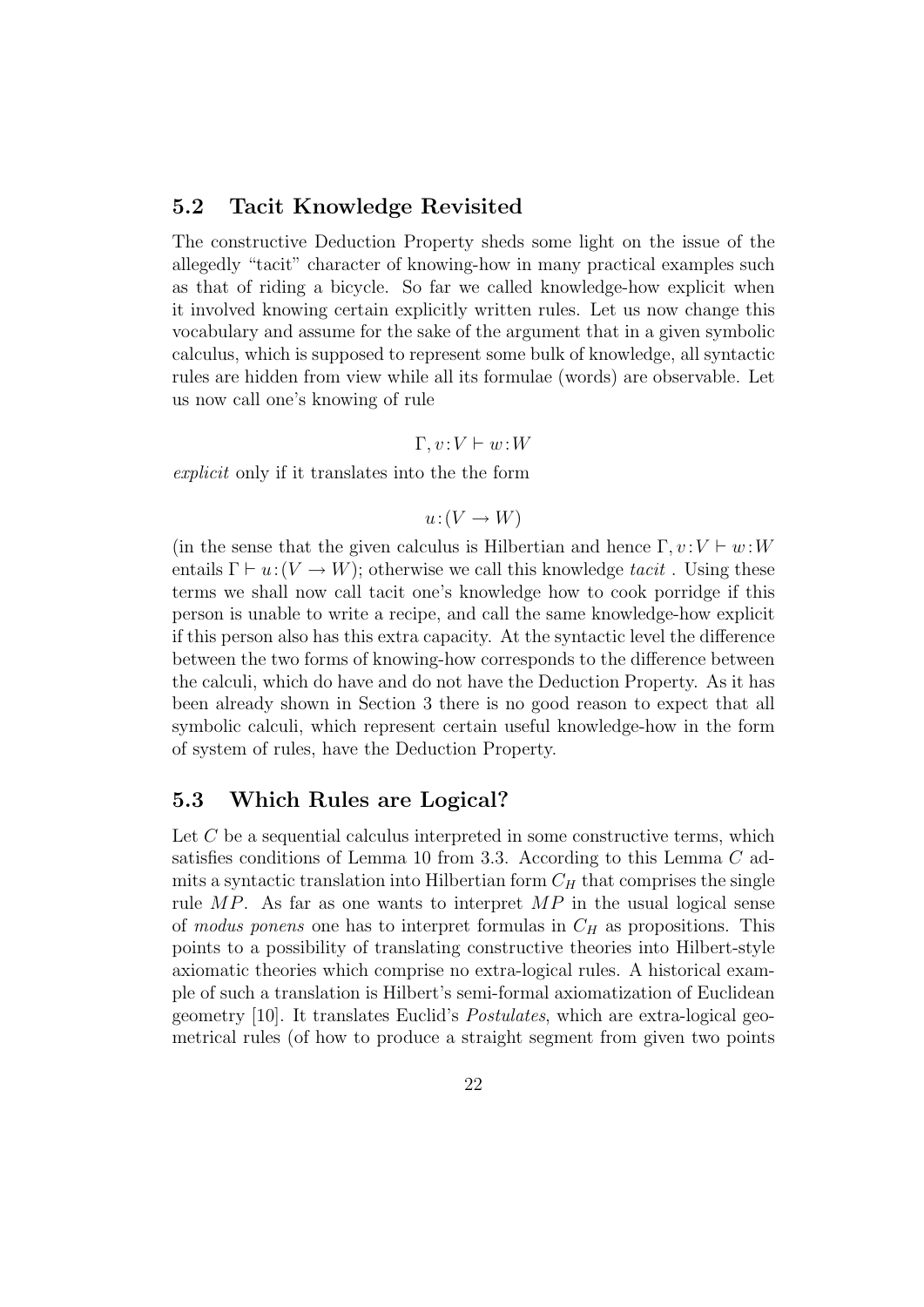and other) into a convenient propositional form [23]. There is a general consensus that Hilbert's axiomatic presentation of Euclidean geometry, which gets rid of Euclid's extra-logical rules and in this way makes Euclid's geometrical proofs "purely logical", somehow makes this mathematical theory more rigorous. However formal details of this procedure and the total score of related epistemic gains and losses remains rather unclear. Since such a translation essentially involves logical and extra-logical semantics it cannot be fully analyzed in syntactic terms. We leave a study of semantic aspects of such translations for our further research.

## 6 Conclusion

Following Ryle's remark that "Knowing a rule is knowing how" [24] we argued, on the contrary to a popular opinion, that knowing-how does not have an intrinsically tacit character but in many cases allows for an explicit representation in the form of formal rules. This holds both for natural languages, which allow one to formulate rules and related deontic expressions, and formal languages where rules are represented symbolically and play an important role in the architecture of formal calculi. Leaving natural languages aside we reviewed two "styles" of building formal systems one of which employs few rules and an many axioms (the Hilbert-style) while the other employs complex systems of rules and may use no axiom (the Gentzen-style). Using some historical indications we construed the difference between the two styles not only syntactically but also semantically by associating Tarski's modeltheoretic semantics with the Hilbert-style and the proof-theoretic semantics with the Gentzen-style.

In this context we introduced a syntactic definition of Hilbertian theory (Def. 11), which reflects and narrows the informal idea of "Hilbert-style axiomatic theory", and proved a lemma (Lemma 7) that says that the concept of Hilbertian theory is co-extensional with that of theory having Deduction Property, i.e., a theory for which the Deduction Theorem holds. The Deduction Property is of interest in the context of epistemological discussion on knowing-how and knowing-that because there is a sense (which has been made precise in the paper) in which it represents rule  $A \vdash B$  (and, as we assume, the associated knowledge of how to follow this rule) in the form of (knowledge of) proposition  $A \to B$ . We also studied how Hilbertian theories can be syntactically translated into sequent calculi (i.e., in the Gentzen-style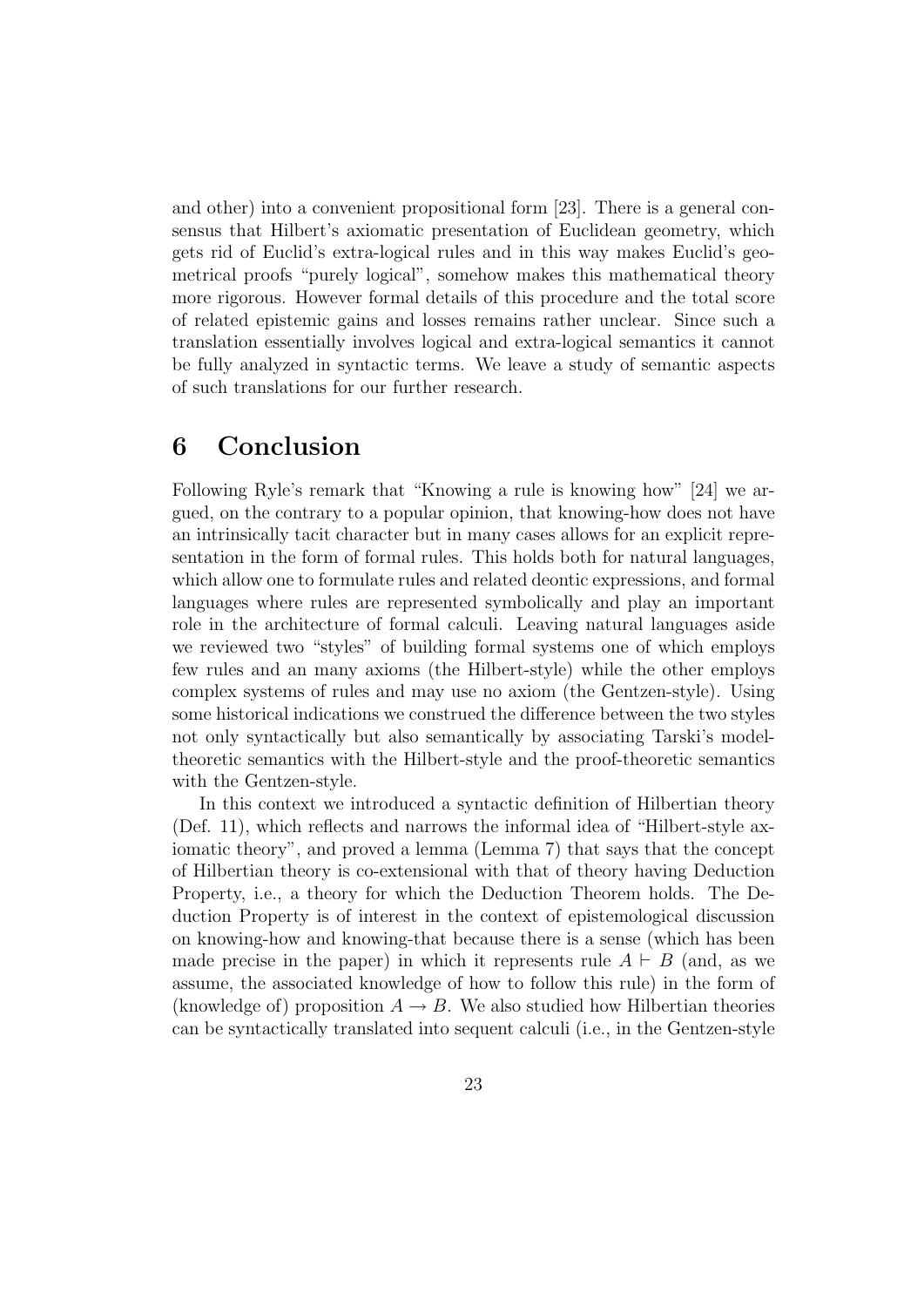systems) and vice versa (Lemmas 9 and 10)

These preparatory steps allowed us to attack the question of whether or not knowing-how in a reasonable sense reduces to knowing-that. First, we considered the special case of logical knowing-how, i.e., knowing how to make logical inferences. Our conclusion here is negative: while the modeltheoretic conception of logical consequence allows for seeing syntactic rules as mere symbolic representations of the meta-theoretical propositions, in terms of which the logical consequence is defined in this case, this conception of logical consequence is inappropriate for solving epistemological problems and thus cannot justify the wanted reduction. The proof-theoretic conception of logical consequence, which is appropriate in an epistemological discussion, does not allow for such a reduction.

Finally we considered a more general case of rule-based knowledge-how, which includes knowledge-how outside logic. For this purpose we proposed a canonical translation of Hilbertian theories into typed sequential calculi, which are apt for extra-logical constructive interpretations. For such calculi we proved the "constructive version" of Deduction Theorem (Theorem 13) and proposed its informal interpretation in terms of knowing-how. In this context we pointed to the open problem of semantic translations between constructive and standard Hilbert-style axiomatic theories.

As a final remark we would like to stress that formal systems, which admit proof-theoretic semantics, are natural candidates for the role of representational tools for the procedural knowledge. Given the importance of procedural knowledge in the Society one may expect that such systems can have more applications in Knowledge Representation than they presently have. There is apparently a general bias towards the Hilbert-style approach in thinking about knowledge and reasoning in many areas from Philosophy to Information Engineering. However philosophical questions about the nature of knowing-how are answered there is no good reason to understate this type of knowledge in the development of Knowledge Representation Systems and other relevant applications. Moreover there is no reason to picture this type of knowledge as somewhat "anti-intellectual".

## Appendix: Direct Proof of Theorem 13

We construct term  $u$  using the induction by steps of derivation of the sequence

$$
x_1: F_1, \ldots, x_n: F_n, x: F \vdash t: G.
$$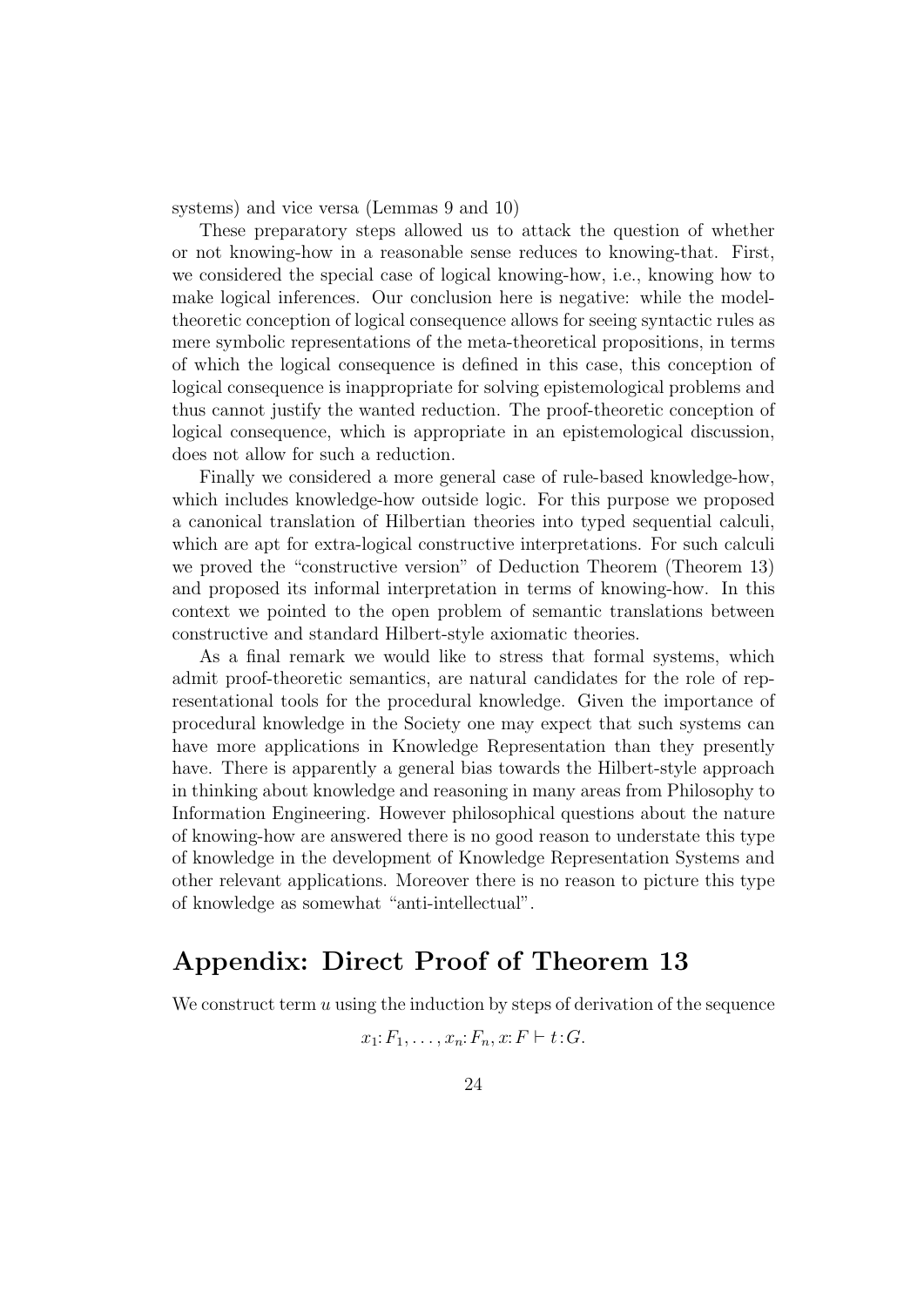<u>Case 1</u>: Axiom of the form  $(t:G = c^A: A)$ . Then  $u = k^{A \to (F \to A)} \cdot c^A$ . Observe that term  $c^A$  contains no variable. Hence the sequence

$$
x_1: F_1, \ldots, x_n: F_n \vdash c^A: A
$$

is also derivable. Then apply the rule

$$
\frac{x_1: F_1, \dots, x_n: F_n \vdash k^{A \to (F \to A)}: (A \to (F \to A)) \quad x_1: F_1, \dots, x_n: F_n \vdash c^A: A}{x_1: F_1, \dots, x_n: F_n \vdash (k^{A \to (F \to A)} \cdot c^A): (F \to A)}
$$

<u>Case 2</u>: Axiom of the form  $(t: G = x_i: F_i$ , where x is not one of the  $x_i$ ). Proceed as in Case 1;  $u = k^{F_i \rightarrow (F \rightarrow F_i)} \cdot x_i$ .

Case 3:  $(t:G = x: F)$ . In this case declaration x: F cannot be eliminated from the context because t contains x. But in this case  $F = G$ , and so the wanted term u is a Hilbertian proof of formula  $F \to F$ :

$$
(F \to ((F \to F) \to F)) \to ((F \to (F \to F)) \to (F \to F))
$$
scheme(S...)  
\n
$$
F \to ((F \to F) \to F)
$$
  
\n
$$
(F \to (F \to F)) \to (F \to F)
$$
  
\n
$$
F \to (F \to F)
$$
  
\n
$$
(MP)
$$
  
\n
$$
(MP)
$$
  
\n
$$
(MP)
$$

Thus we obtain the wanted term  $u = (s^{(\ldots)} \cdot k^{(\ldots)}) \cdot k^{(\ldots)}$  where the upper indexes are the first, the second and the forth lines of the Hilbertian derivation.

Application of the rule: By the inductive hypotheses the following sequences are derivable:

$$
x_1: F_1, \ldots, x_n: F_n \vdash v: (F \to (X \to G)),
$$
  
\n
$$
x_1: F_1, \ldots, x_n: F_n \vdash w: (F \to X).
$$

Let  $u = (s^{(\ldots)} \cdot v) \cdot w$ , where the type of the first factor is  $(F \to (X \to G)) \to$  $((F \rightarrow X) \rightarrow (F \rightarrow G))$ . This guaranties that the product is well-typed in the same context: the product  $(s^{(\dots)} \cdot v)$  is of type  $(F \to X) \to (F \to G)$  and term  $u: (F \to G)$  is as required.  $\triangleleft$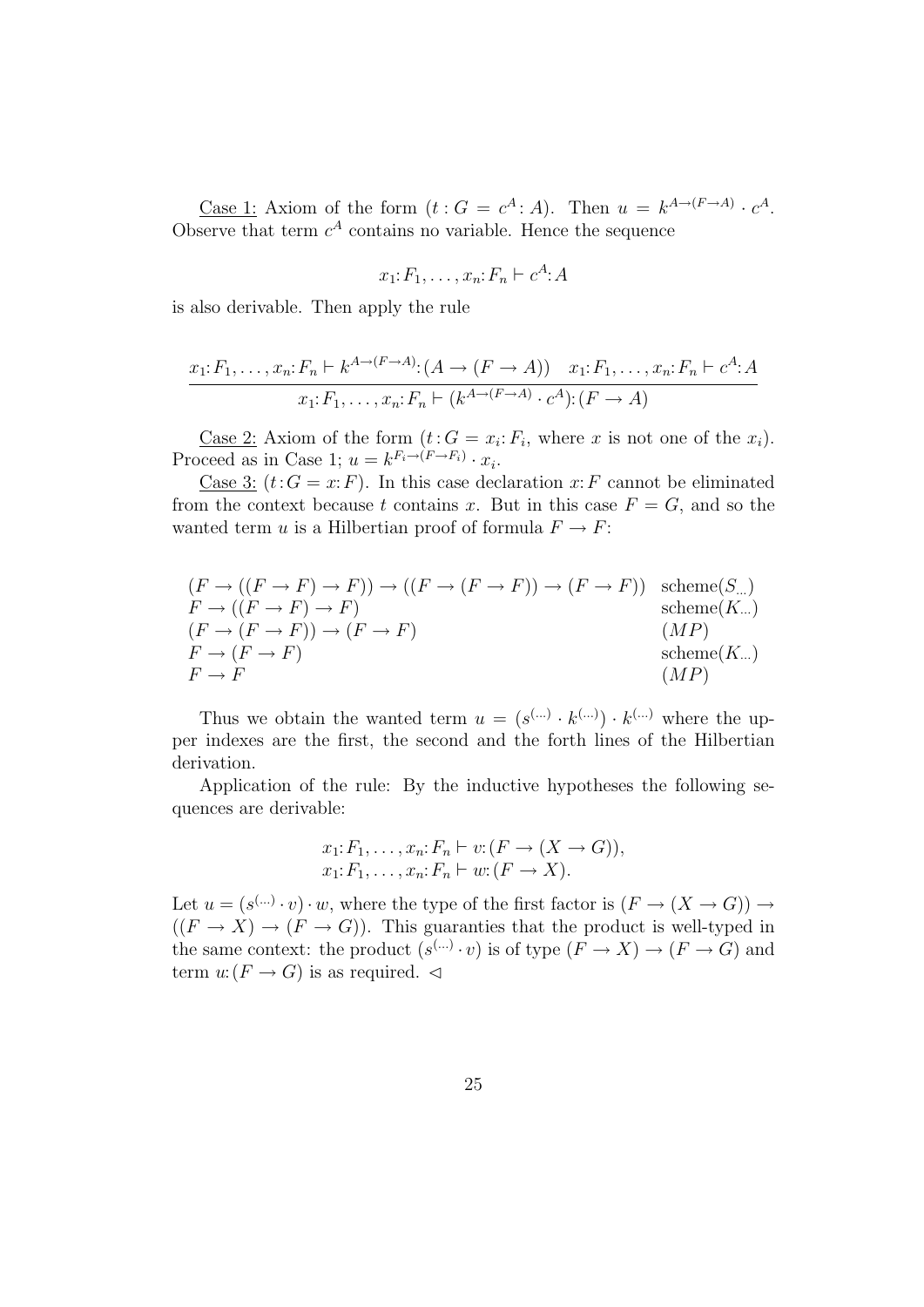## References

- [1] R.B. Brandom. Articulating Reasons: Introduction to Inferentialism. Cambridge (Mass.): Harvard University Press, 2000.
- [2] L. Carroll. What the Tortoise Said to Achilles. Mind, 4(14):278–280, 1895.
- [3] Jeremy Fantl. Knowledge how. In Edward N. Zalta, editor, The Stanford Encyclopedia of Philosophy. Metaphysics Research Lab, Stanford University, fall 2017 edition, 2017.
- [4] N. Francez. Proof-Theoretic Semantics (Studies in Logic, vol. 57). College Publications, 2015.
- [5] N. Francez. On Distinguishing Proof-Theoretic Consequence from Derivability. Logique et Analyze, 238:151–166, 2017.
- [6] G. Gentzen. Investigations into Logical Deduction. M.E. Szabo (Ed.) The Collected Papers of Gerhard Gentzen, North-Holland Publishing Company: Amsterdam-London, 1969, p. 68-131; original publication in German: Untersuchungen ¨uber das logische Schliessen, Mathematische Zeitschrift, 39 (1934-35), S. 176-210, 405- 431., 1969.
- [7] Yu. Gurevich and I. Neeman. DKAL: Distributed Knowledge Authorization Language. Proc. of CSF 2008, IEEE Computer Society, pages 149–162, 2008.
- [8] Yu. Gurevich and I. Neeman. Logic of Infons: the propositional case. Technical report, Microsoft Research, July 2011.
- [9] I. Harmon and Z Horne. Evidence for anti-intellectualism about knowhow from a sentence recognition task. Synthese, 193(9):2929–2947, 2016.
- [10] D. Hilbert. Grundlagen der Geometrie. Leipzig, 1899.
- [11] D. Hilbert and W. Ackermann. *Grundzüge der theoretischen Logik.* Berlin, Heidelberg, 1928.
- [12] D. Hilbert and P. Bernays. Grundlagen der Mathematik (in two volumes). Springer, 1934-1939.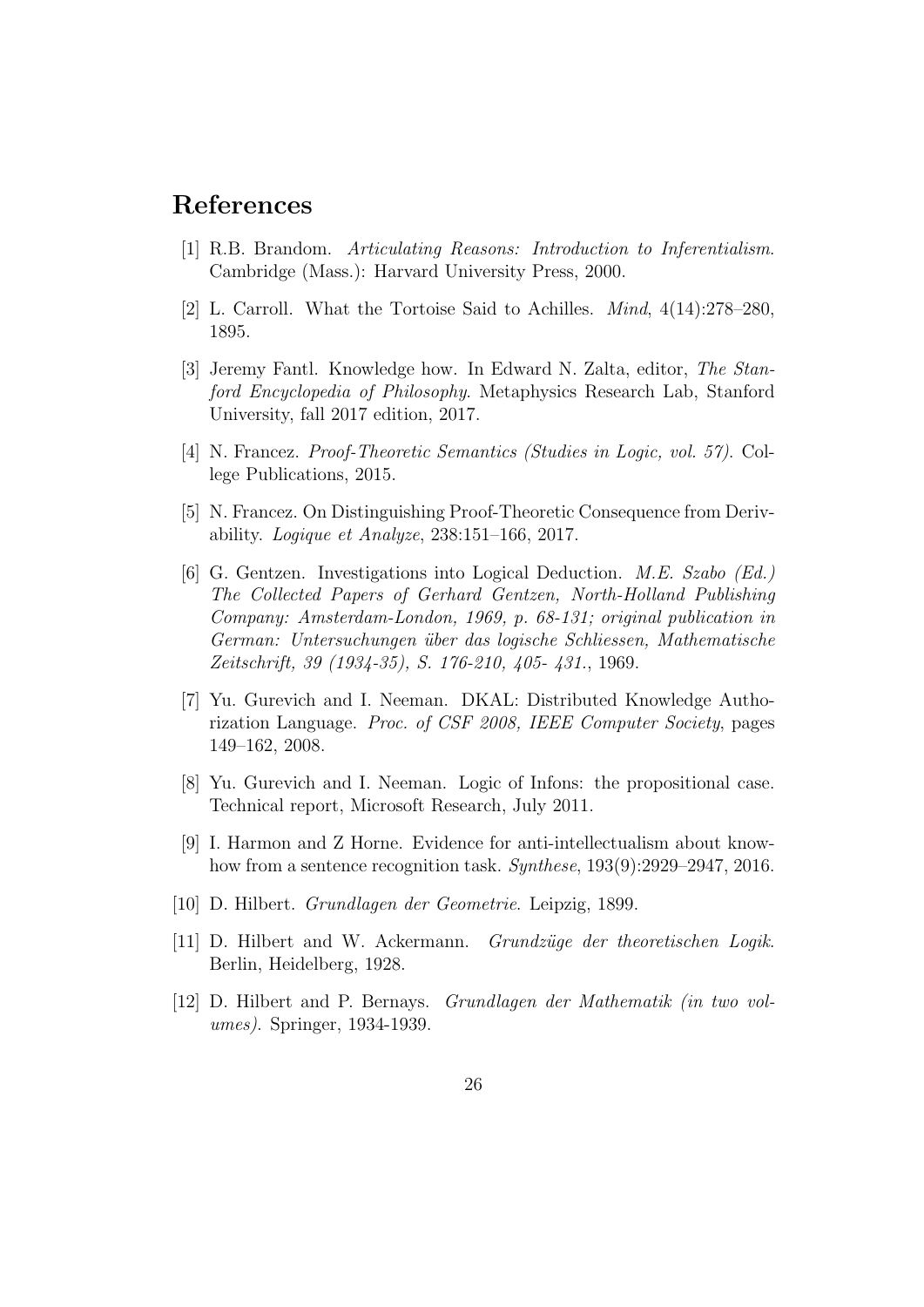- [13] S.C. Kleene. Mathematical logic. New York: Dover Publications, 2000 [1967].
- [14] A. N. Kolmogorov. On the Interpretation of Intuitionistic Logic. V. M. Tikhomirov (ed.) Selected Works of A. N. Kolmogorov, Springer (original publication in German: Zur Deutung der Intuitionistischen Logik. Math. Ztschr., 35, S. 58-65 (1932)), 1:151–158, 1991.
- [15] V. Krupski. Primal Implication as Encryption. Hirsch E.A., Kuznetsov S.O., Pin J.-E., Vereshchagin N.K. (eds) Computer Science - Theory and Applications. CSR 2014. Lecture Notes in Computer Science, vol 8476. Springer, Cham, pages 232–244, 2014.
- [16] J. Malinowski. The Deduction Theorem for Quantum Logic: Some Negative Results. The Journal of Symbolic Logic, 55(2):615–625, 1990.
- [17] P. Martin-Löf. Constructive mathematics and computer programming. Proceeding of a discussion meeting of the Royal Society of London on Mathematical logic and programming languages, pages 167–184, 1985.
- [18] M.W. McKeon. The Concept of Logical Consequence: An Introduction to Philosophical Logic (American University Studies. Series 5: Philosophy, vol. 207). Peter Lang, 2010.
- [19] C. McLarty. What does it take to prove fermat's last theorem? grothendieck and the logic of number theory. Bulletin of Symbolic Logic, 16(3):359–377, 2010.
- [20] Th. Piesha and P. (eds.) Shroeder-Heister. Advances in Proof-Theoretic Semantics (Trends in Logic vol. 43). Springer, 2015.
- [21] D. Prawitz. The Philosophical Position of Proof Theory. Olson, R.E. and Paul, A.M. (eds.) Contemporary Philosophy in Scandinavia, Baltimore, London: John Hopkins Press, pages 123–134, 1972.
- [22] D. Prawitz. On the Idea of a General Proof Theory. Synthese,  $27(1/2):63-77, 1974.$
- [23] A. Rodin. On Constructive Axiomatics Method. Logique et Analyse (forthcoming), 2017.